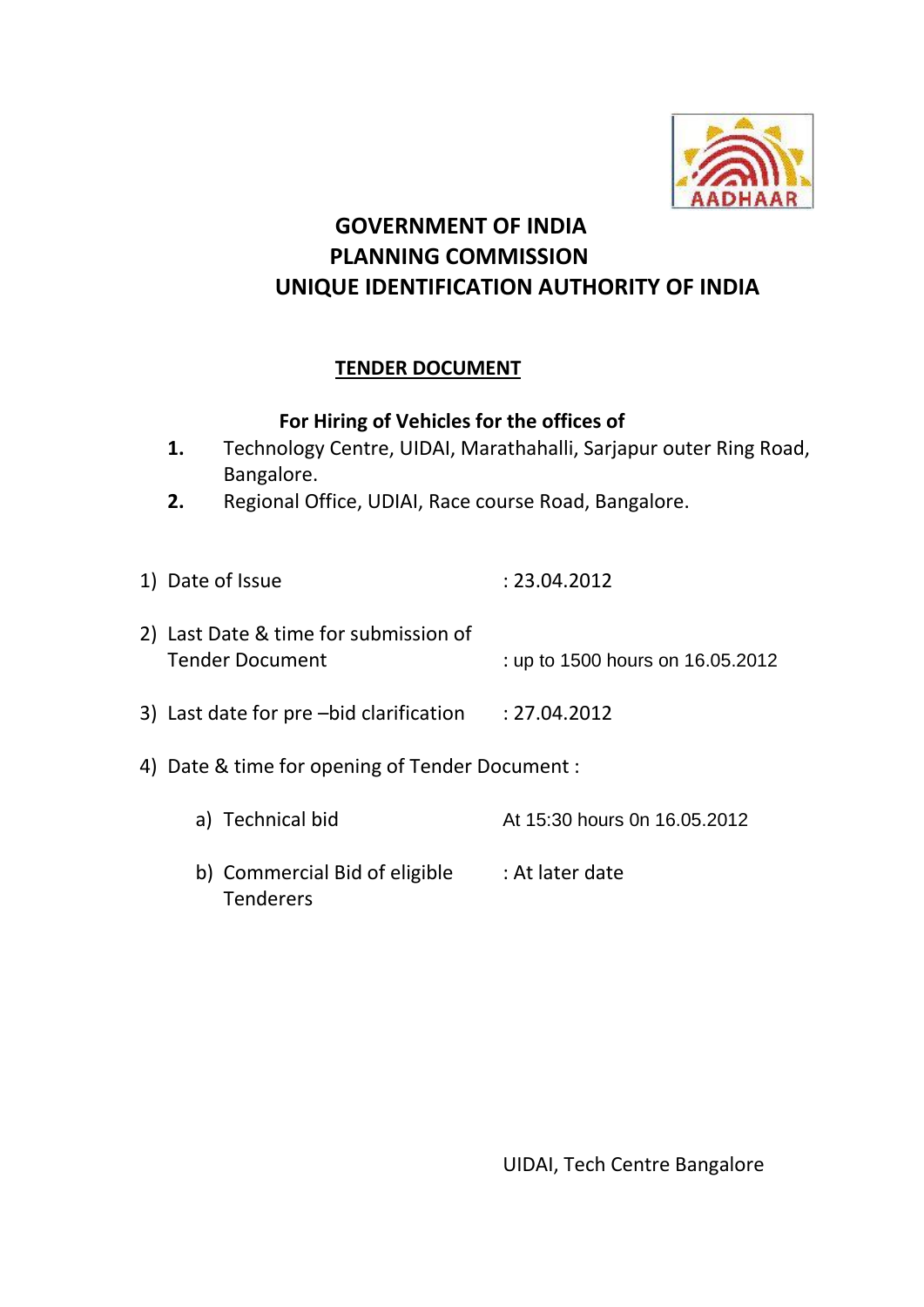

## **CONTENTS OF TENDER DOCUMENT**

| SI.            | <b>Description of contents</b>  |  |  |
|----------------|---------------------------------|--|--|
| No.            |                                 |  |  |
|                |                                 |  |  |
| $\mathbf 1$    | Details of the Tender           |  |  |
|                |                                 |  |  |
| $\overline{2}$ | <b>Tender Notice</b>            |  |  |
|                |                                 |  |  |
| 3              | <b>Regulation for Tender</b>    |  |  |
|                |                                 |  |  |
| 4              | <b>General Instructions</b>     |  |  |
|                |                                 |  |  |
| 5              | <b>Special Conditions</b>       |  |  |
|                |                                 |  |  |
| 6              | <b>Technical Bid-Annexure I</b> |  |  |
|                |                                 |  |  |
| 7              | Commercial Bid-Annexure II (A)  |  |  |
|                |                                 |  |  |
| 8              | Commercial Bid-Annexure II (B)  |  |  |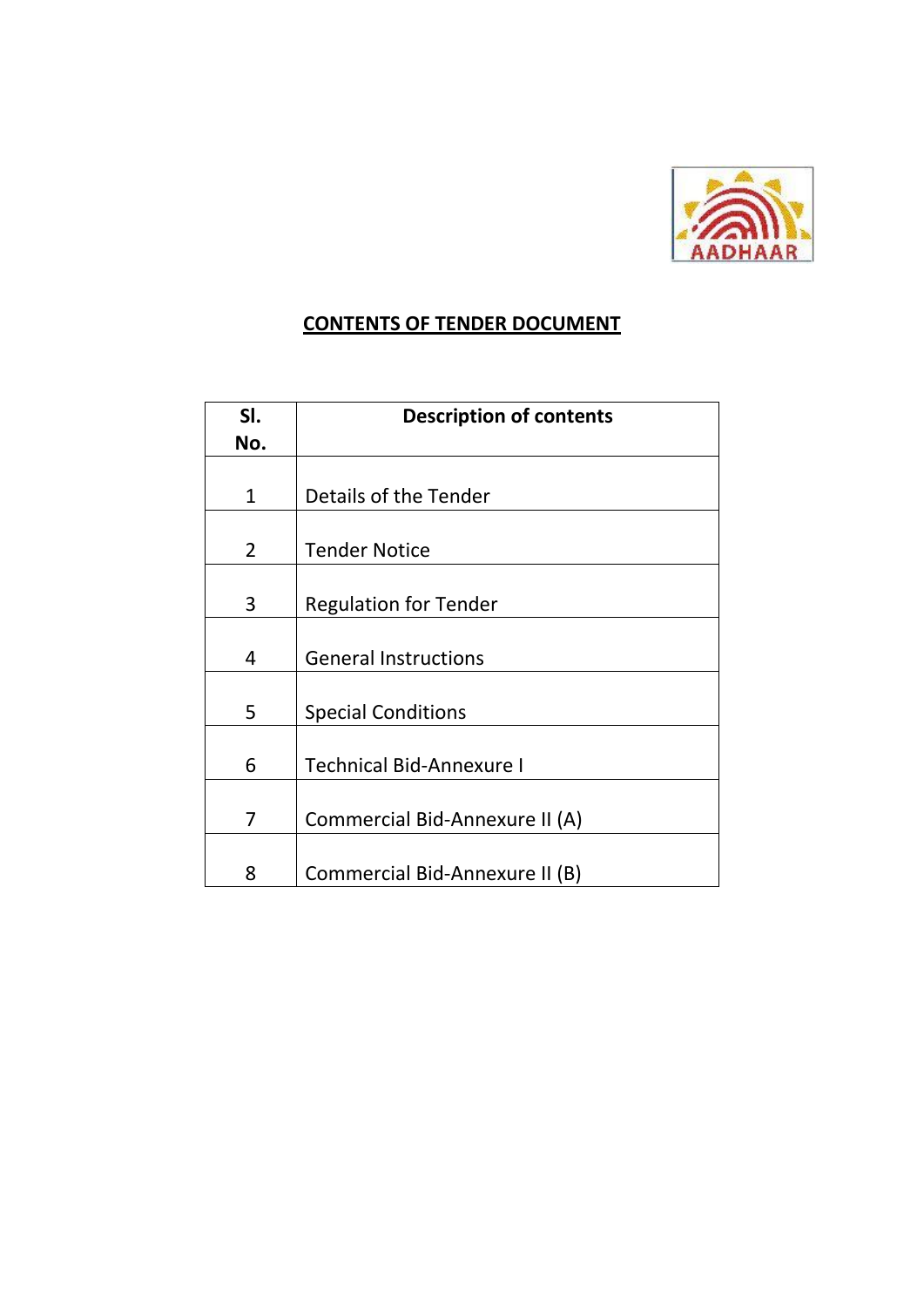

**Government of India Planning Commission Unique Identification Authority of India Technology Centre, Bangalore**

> **1st floor B-wing,Salarpuria touch stone, Outer ring road, Marathahalli, Bengaluru-5600103**

## **NOTICE FOR INVITATION OF TENDER FOR HIRING OF VEHICLES FOR UIDAI Offices, BANGALORE**

### LAST DATE OF SUBMISSION OF TENDER: 16.05.2012

Sub: Invitation to bid for services of supply of Vehicles to the Office of UIDAI Offices, Technology Centre, Sarjapur Outer Ring Road, and Regional Office , Khanija Bhavan, Race Course Road, Bangalore.

Sealed Tenders are invited on behalf of the President of India for supply of Vehicles for the office of UIDAI, Technology Centre and Regional Office.

The bidders are requested to go through the tender enquiry document carefully, which will form part of the contract. The bidders are expected to quote the rates for supply of Vehicle for different types both for Monthly, Daily options and for Outstations.

### **Contact Info:**

| Phone   | $:080 - 42511212$  |
|---------|--------------------|
| Fax     | : 080-42511206     |
| Website | : www.uidai.gov.in |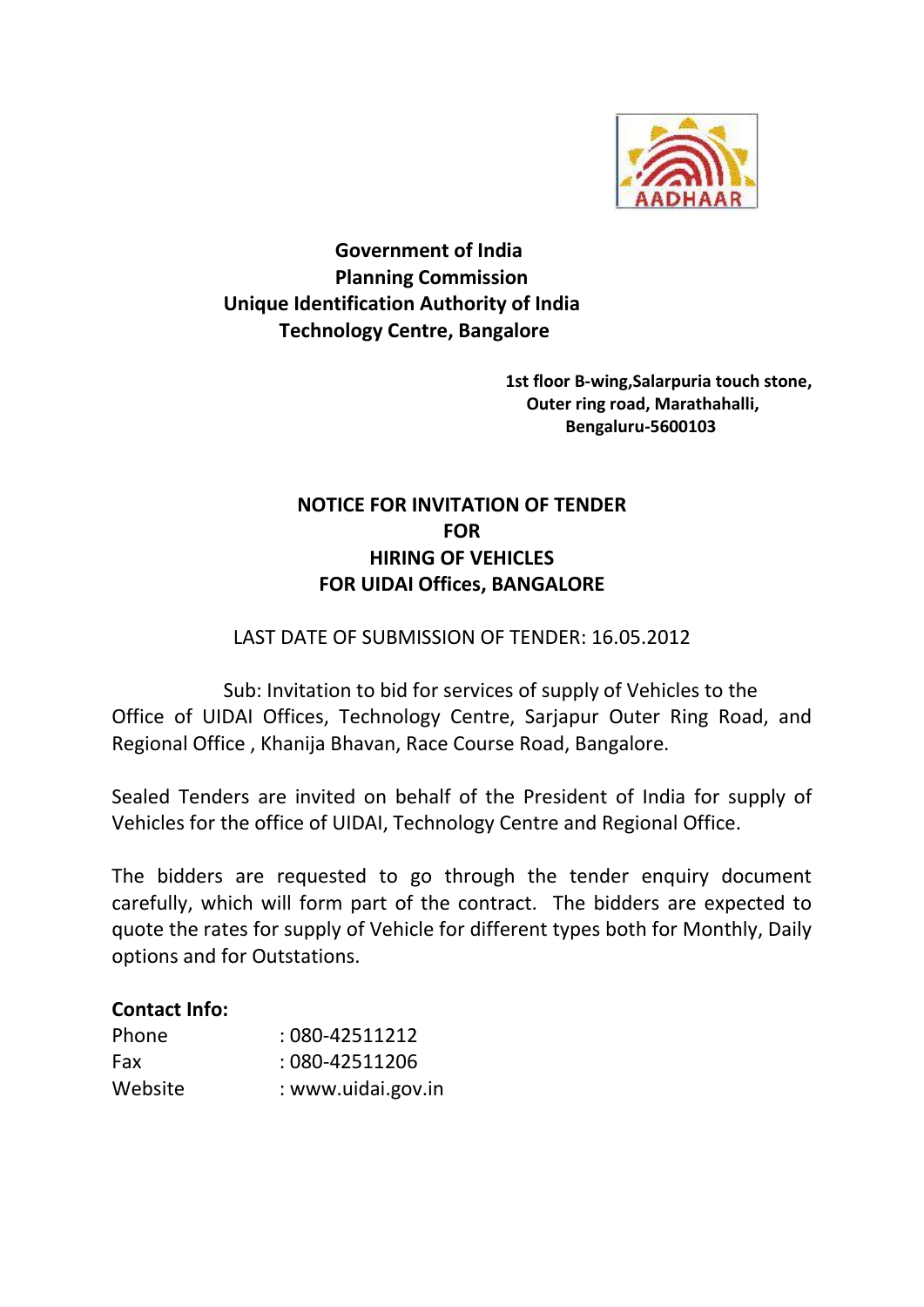### **SCHEDULE OF TENDER**

| 1. Tender Notice No.<br>2. Name of the work<br>3. Location of work | :TC/ADMIN/007/Blr<br>: Hiring of Vehicles for UIDAI, Bangalore<br>:UIDAI Technology Centre, Outer Ring<br>1st floor, B-wing, Salarpuria touch stone,<br>Sarjapur Outer Ring road, Marathahalli,<br>Bengaluru-5600103. And<br>UIDAI, Regional Office, 3rd floor, Khanija<br>Bhavan, South Wing Race Course Road,<br>Bangalore-560001. |
|--------------------------------------------------------------------|--------------------------------------------------------------------------------------------------------------------------------------------------------------------------------------------------------------------------------------------------------------------------------------------------------------------------------------|
| 4. Issue of Tender<br>Documents                                    | :Download from the website<br>(www.uidai.gov.in)                                                                                                                                                                                                                                                                                     |
| 5. Tender to be submitted<br>6. Envelopes to be addressed          | : At 15:00 hrs on 16.05.2012<br>: Bid for Hiring of Vehicles for office of<br>UIDAI Tech Center & RO, Addrs: 1st floor<br>B-wing, Salarpuria touch stone, Outer<br>Ring road, Marathahalli, Bengaluru-<br>5600103                                                                                                                    |
| 7. Opening of tender<br>8. Amount of EMD<br>9. Cost of Tender Form | : At 15:30 hrs on.16/5/2012<br>: Rs. $1,30,000/-$<br>:Nil                                                                                                                                                                                                                                                                            |

#### **Note:**

1. The tender form and connected documents can be downloaded from the UIDAI website. However, the tender must be submitted in physical form. Tenders received by email or in any other electronic form will be rejected.

2. The tenders completed in all respects must be received in this office before due date and time indicated above. The tenders received after the scheduled date and time will be rejected outright. All outstation tenders should be sent addressed to the undersigned so as to reach by the stipulated date and time of the receipt of tenders. As this is a two bid system-technical bid and commercial bid are to be submitted as per the instructions in the Tender Documents.

> **ADG-Admin, UIDAI Tech Center 1st floor B-wing, Salarpuria Touch Stone, Outer Ring road, Marathahalli, Bengaluru-560 103**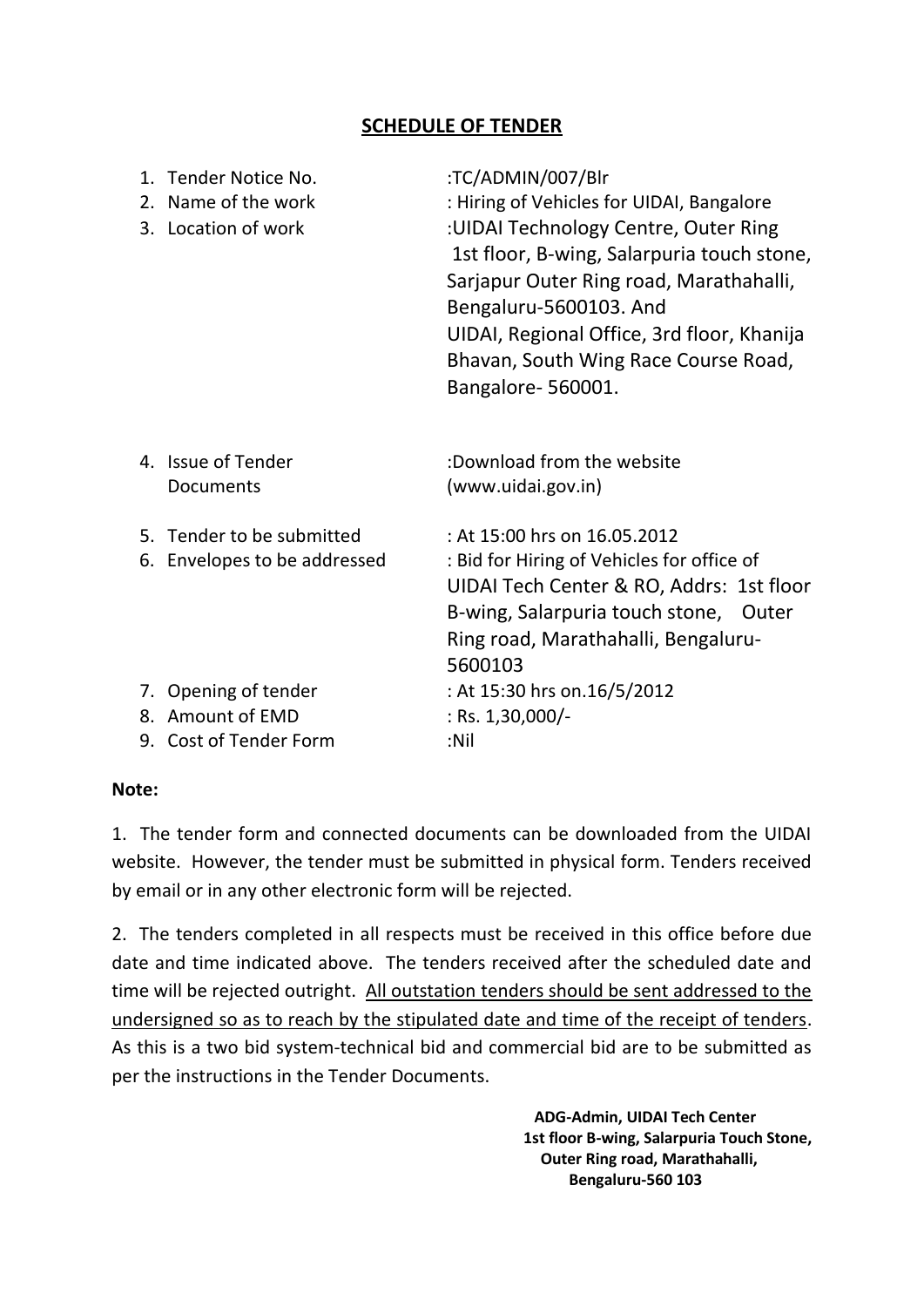#### **PROFORMA FOR SUBMITTING THE BID:**

- 1. I/We................................... have read the various conditions to the tender attached hereto and hereby agree to abide by the said conditions. I/We also agree to keep this tender open for acceptance for a period of 60 days from the date fixed for opening the same and in default thereof. I/We will be liable for forfeiture of my/our Earnest Money Deposit. I/We offer to Supply of Vehicles as in Technical Bid & Commercial Bid both for Monthly , Daily& Outstation trips and hereby bind myself/ourself to complete the Contract period of 12 months from the date of acceptance of the Tender. I/We also hereby agree to abide by the General and Special conditions of Contract and to carry out the Contract as laid down by the UIDAI, Bangalore for the present Contract.
- 2. A sum of **Rs.................**/- is herewith forwarded as earnest money deposit. The full value of earnest money shall stand forfeited without prejudice to any other rights or remedies if.
	- a) I/We do not execute the Contract documents within seven days after receipt of notice issued by the UIDAI that such documents are ready or,
	- b) I/We do not commence the work within ten days after receipt of order to that effect.
- 3. This tender document shall be the contract document in the event of this bid being successful

SIGNATURE OF CONTRACTOR (S)

Date.............2012 Contractor/Contractors/Address...............

Signature of Witnesses

1. \_\_\_\_\_\_\_\_\_\_\_\_\_\_\_\_\_\_

2.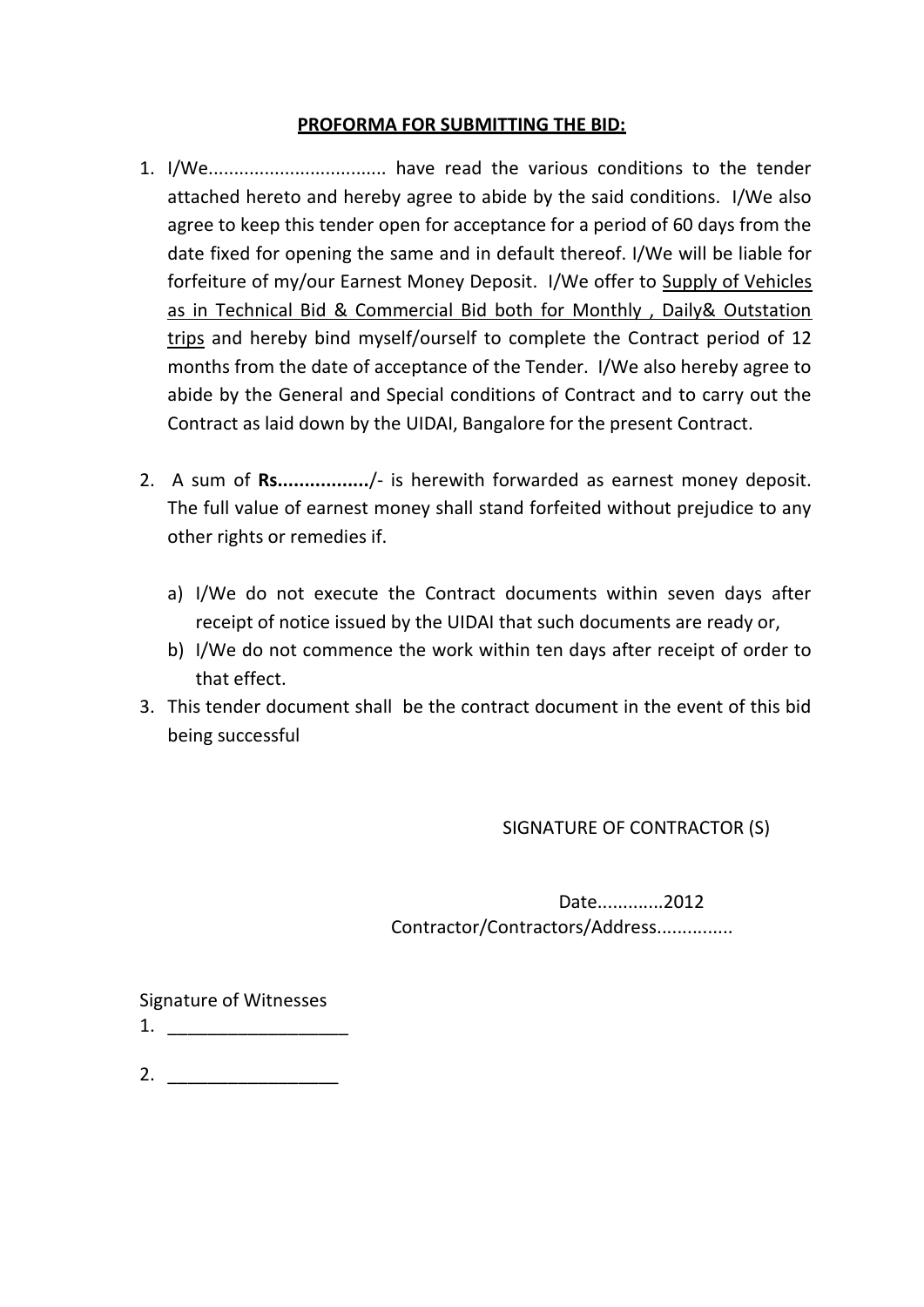**Regulations for Tender and Contracts to Parties tendering for hiring of Diesel/Petrol Driven to UIDAI Tech Center& RO, Bangalore.**

## **Meaning of Terms**

## **Definitions:**

- 1. In these Regulations for Tender and Contracts the following terms shall have the meanings assigned hereunder except where the context otherwise requires:
- a) "UIDAI" shall mean the President of Republic of India or the DDG of the UIDAI or of the successor, UIDAI authorized to invite tenders and enter into contracts for works on his behalf.
- b) "Deputy Director General" shall be the Officer in Administrative charge of the Tech Centre of UIDAI.
- c) Assistant Director General shall mean the Officer in UIDAI, Tech Center Bangalore.
- d) "Tenderer" shall mean the Person, the firm or company who tenders for the supply works with a view to execute the work on contract with the UIDAI and shall include their Personal representatives, successors and permitted assigns.
- e) "Work" shall mean the works contemplated in the Annexure II set forth in the tender forms and description of contract and required to be executed according to specifications.
- f) "Specifications" shall mean the specifications for Vehicles, UIDAI issued under the authority of the Deputy Director General.
- g) 'Contractor' shall mean the successful tenderer who enters into an agreement with UIDAI for Hiring of Vehicle.

## **2. Singular and Plural:**

Words imparting the singular number shall also include the plural and vice versa where the context requires.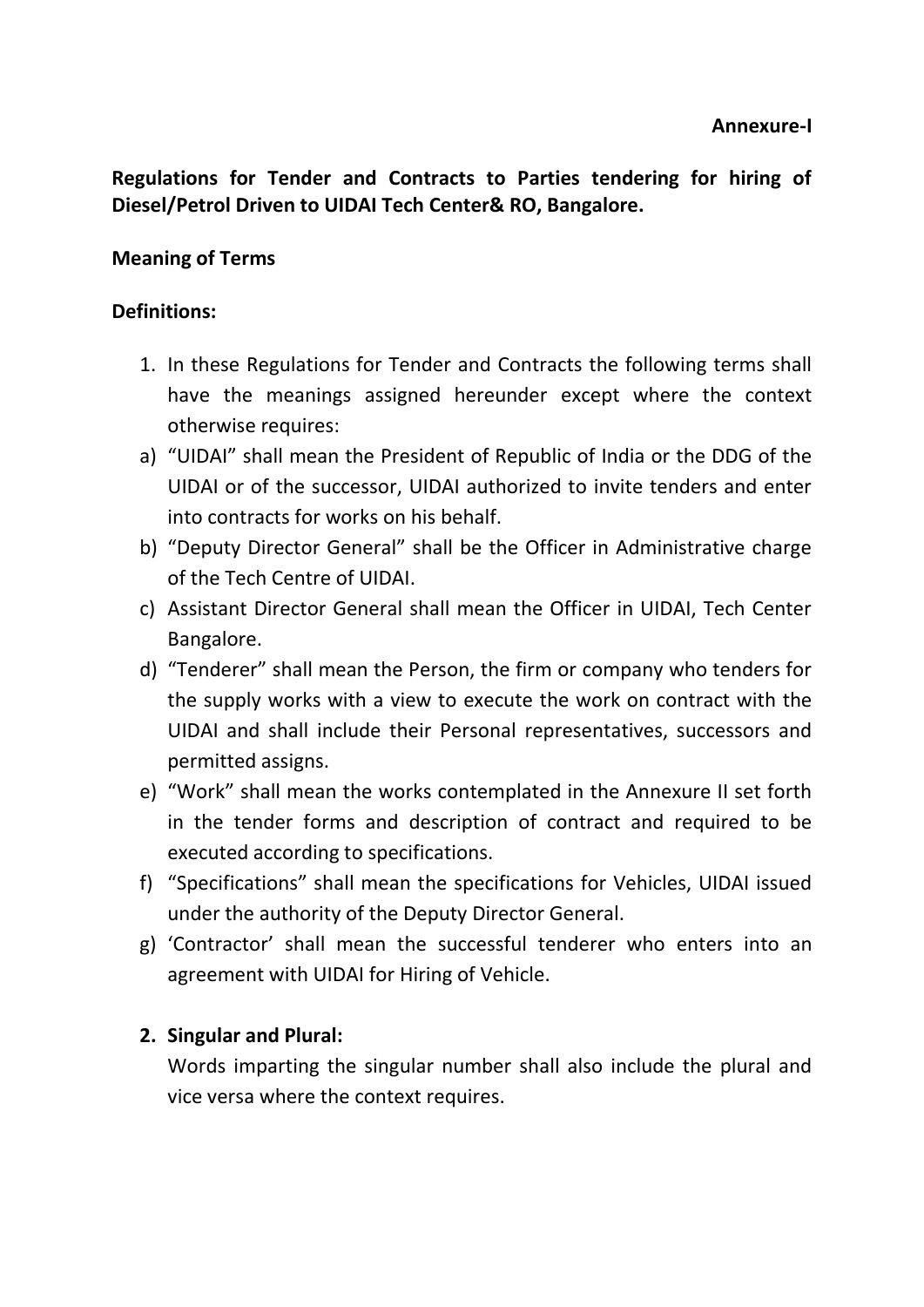## **3. Interpretation:**

These Regulations for Tenders and contracts shall be read in conjunction with the General conditions and special condition of this tender which are referred to herein and shall be subject to modification additions or supersession by special conditions of contract and/or special specifications, if any, annexed to the Tender Forms.

## 4. **Tenderer's Credentials**:

The Tenderer shall furnish the particulars regarding

- a) His position as an independent Contractor
- b) His capacity to undertake and carry out supply of vehicles satisfactorily vouched for by a responsible official of firm.

## 5. **Omissions Discrepancies**:

Should a tenderer find discrepancies in or omissions on any of the Tender Forms or should he be in doubt as to their meaning, he should at once notify the authority inviting tenders who may send a written instruction to all Tenderers. It shall be understood that every endeavour has been made to avoid any error which can materially affect the basis of the tender and the successful tenderer shall take upon himself and provide for the risk of any error which may subsequently be discovered and shall make no subsequent claim on account thereof.

The various crucial dates relating to "**Tender for providing Vehicle services to UIDAI"** are cited as under:

- 5) Date of publicity/downloading the Tender Document :
	- **a)** Last date and time for submission of Tender Document Date.16.05.2012**at 15:00 hrs**
	- **b)** Last date for receiving written queries for clarification on the bid document Date.27.04.2012.
	- **c)** Release of responses to clarification \* : Date.01/5/2012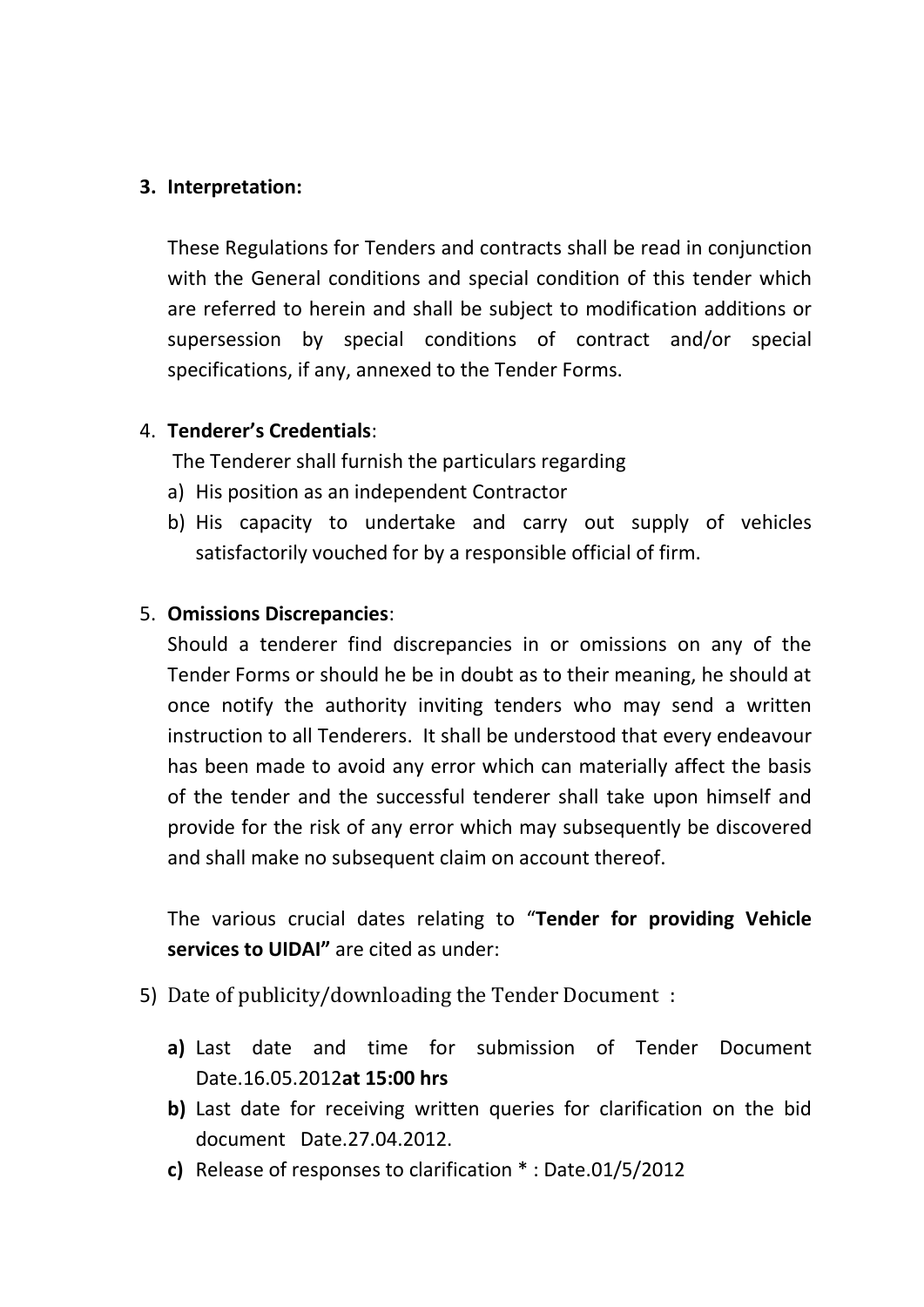d) Date and time for opening of

- **i.** Technical Bid : Date:16.05.2012
- ii. Commercial Bid :**At later date (Advise letter will be sent)**

(\* As the responses as mentioned in (d) will be released on e-mail, bidders are required to provide the necessary information for communication and check the website www.uidai.gov.in)

## 6. **Care in submission of tenders:**

**(a)** Before submitting a tender, the tenderer will be deemed to have satisfied himself by actual inspection of the site and locality of the work, that all conditions liable to be encountered during the execution of the works, are taken into account and that the percentage/rates he enters in the tender form is/are adequate and all inclusive to accord for the completion of works to the entire satisfaction of the Officer or Deputy Director General, UIDAI, Bangalore.

(b) UIDAI will not be bound by any power of attorney granted by the tenderer or by change in the composition of the firm made subsequent to the execution of the Contract. It may, however, recognize such power of attorney and changes after obtaining proper legal advice, the cost of which will be chargeable to the contractor.

## 7. **Right of UIDAI to deal with tenders**:

 UIDAI reserves the right of not to invite tenders for any work or works to invite open or limited tenders, and when tenders are called, to accept a tender in whole or in part or reject any tenders or all tenders without assigning reasons for any such action.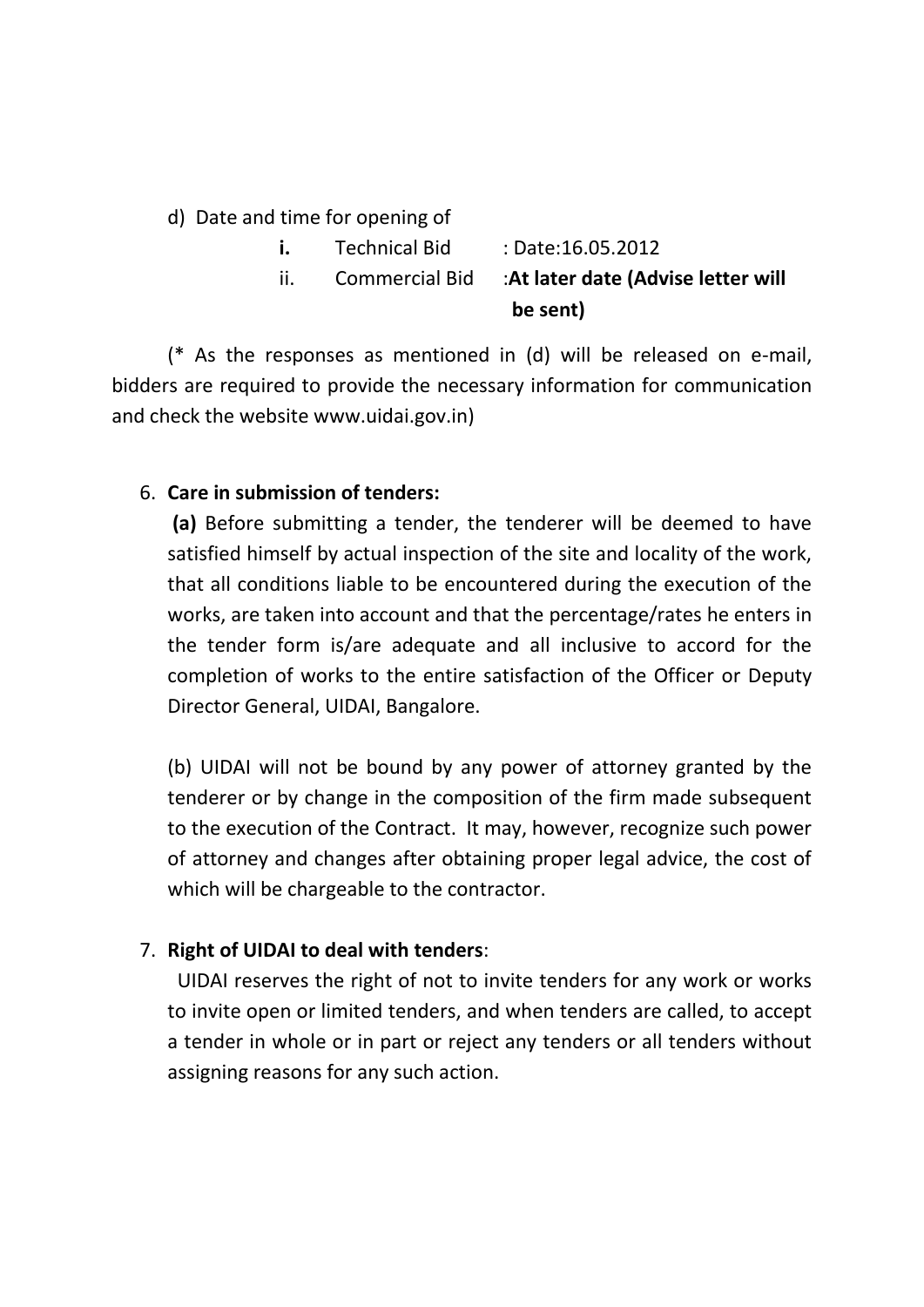### 8. **Arbitration**:

If any difference arises concerning this Agreement, its interpretation on the payment to be made thereunder, the same shall be settled by mutual consultations and negotiations. If attempts at conciliation do not yield any results within a period of 30 days, either party may request the other for submission of the dispute for decision by an arbitration tribunal containing a Sole Arbitrator to be appointed by Technology Centre, UIDAI, and Bangalore. The arbitration proceedings shall take place at Technology Centre, UIDAI, Bangalore. The provisions of Arbitration and Conciliation Act, 1996 and the rules framed hereunder and in force shall be applicable to such proceedings.

**Signature of Tenderer**

**Place: Date:**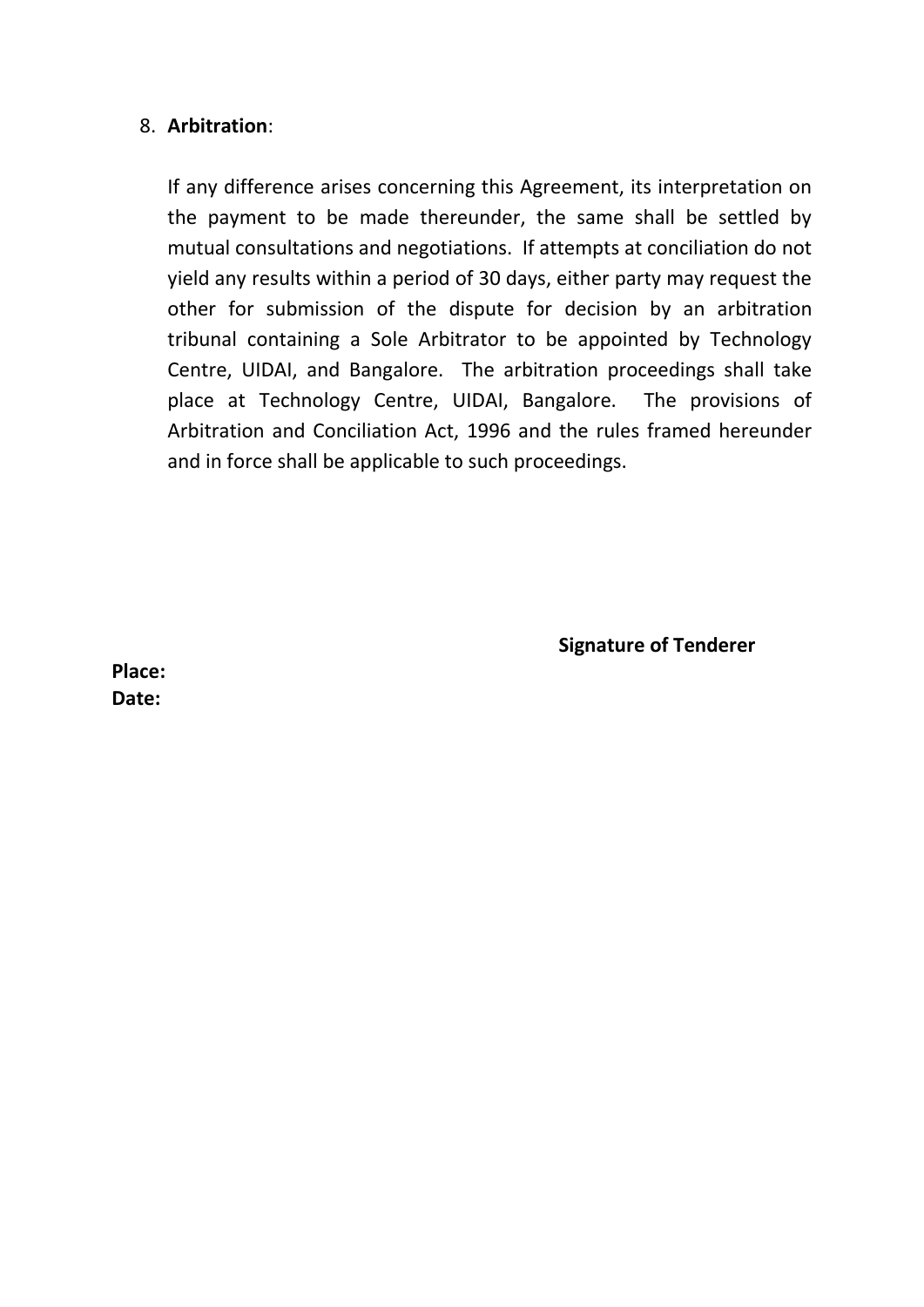### **Annexure-II**

## **General Instructions and Conditions of Tender to Parties Tendering of Hiring of Diesel/Petrol Driven Non AC/AC Vehicles and Cars on hire basis.**

1. No tender for the contract for Supply of Vehicles for UIDAI AC/Non AC diesel/Petrol driven will be considered unless it is submitted in the prescribed form which can be downloaded from UIDAI website (www.uidai.gov.in).

All tenders must be forwarded to the ADG (Administration), Tech Centre, UIDAI, Bangalore in a sealed cover super scribed: "Supply of Vehicles AC diesel/petrol driven Vehicles to UIDAI, Bangalore" so as to reach him not later than **15.00 hrs. on 16.05.2012** Tenders received/deposited after the stipulated time and date will not be considered. The name and address of the tenderer should be clearly written on the envelope; sealed tender cover will not be received in person but should be either dropped in the **box especially kept for the purpose in Office of the UIDAI, Tech Centre Bangalore or despatched by Speed Post/ Registered Post**. The tender box will be closed and finally sealed exactly at **15.00 hrs. on 16.05.2012**. Only those covers, which are correctly sealed, super scribed as Indicated above and Indicating the address of the tenderer on the envelope will be permitted to be dropped in the tender box.

## **2. Earnest Money:**

(a) The tenderer shall be required to deposit a sum of **Rs.1,30,000 /** with the tender as an Earnest Money deposit for the due performance of the stipulation to keep the offer open till such date as might be specified in the tender. It shall be understood that the Tender document have been sold issued to the Tenderer and the tenderer is permitted to tender in considerations for the stipulation on his part, that after submitting his tender he will not resile from his offer or modify the terms and conditions thereof in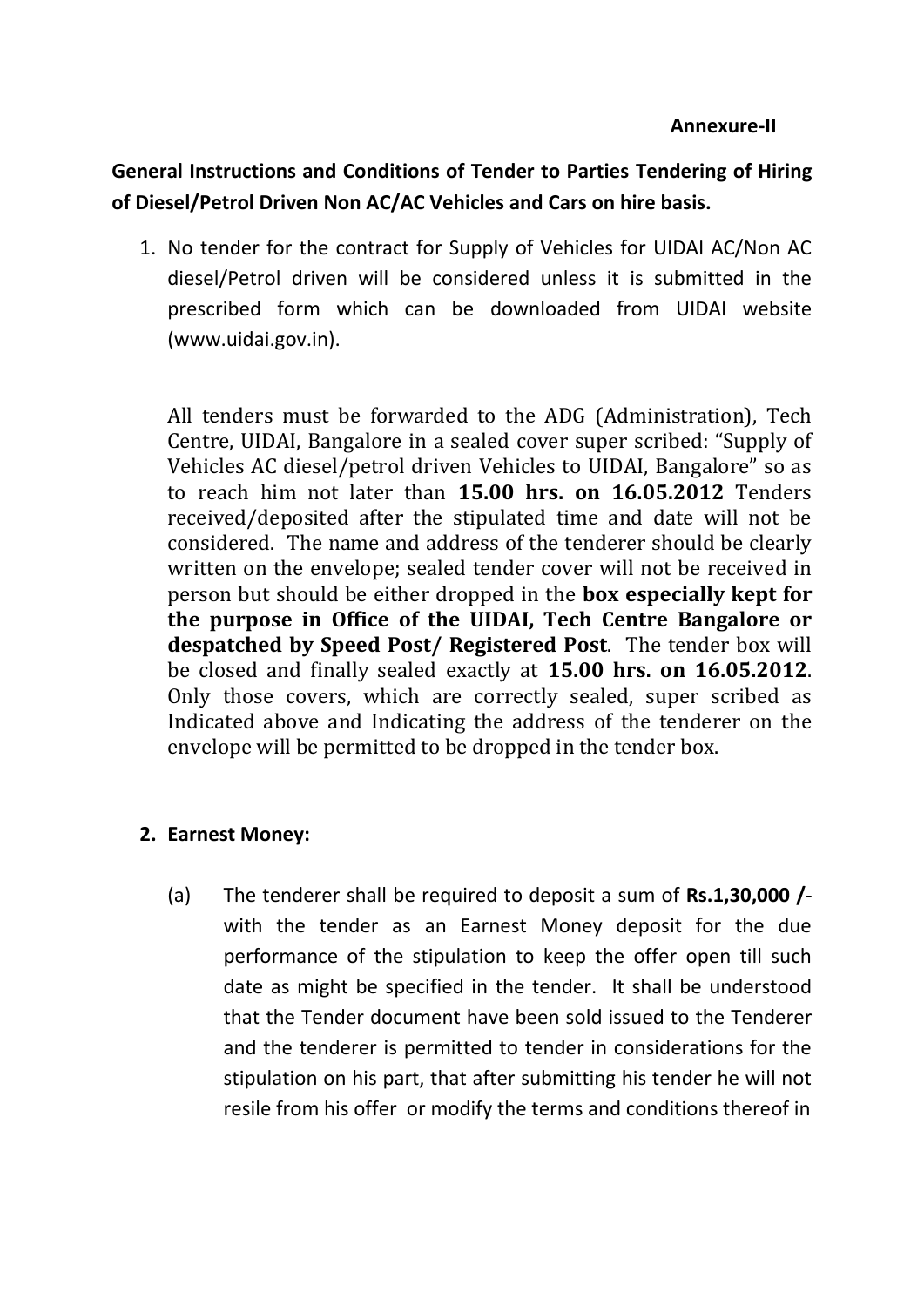a manner not acceptable to the Deputy Director General of the UIDAI, Bangalore should the Tenderer fail to observe or comply with the said stipulation, the aforesaid amount shall be liable to be forfeited to the UIDAI.

- (b) The successful tenderer shall be required to submit Performance Bank Guarantee @ 5% of value of the contract. The EMD in respect of the successful tenderer will be adjusted against the PBG due.
- 2.1 Earnest Money of **Rs.**1, 30, 000/- in the form of demand Draft of any nationalized bank in favour of CDDO, UIDAI, Bangalore must be deposited by bidders along with their duly filled up tender failing which their tender shall be rejected summarily.
- 2.2 Tenderer shall not be permitted to withdraw his offer or modify the terms and conditions thereof. In case the tenderer fails to observe and comply with the stipulations made herein or backs out after quoting the rates, the aforesaid EMD will be forfeited to the Government.
- 2.3 Tenders without Earnest Money will be summarily rejected.
- 2.4 No claim shall lie against the UIDAI, Bangalore in respect of erosion in the value or interest on the amount of earnest money deposit or security deposit.

## **3. Performance Bank Guarantee**

The Successful tenderer shall furnish valid Bank Guarantee Bond  $\omega$  5% of value of the Contract **as Performance Security** in favour of Deputy Director General, Unique Identification Authority of India, Bangalore within 7 days of the Date of Acceptance of Tender.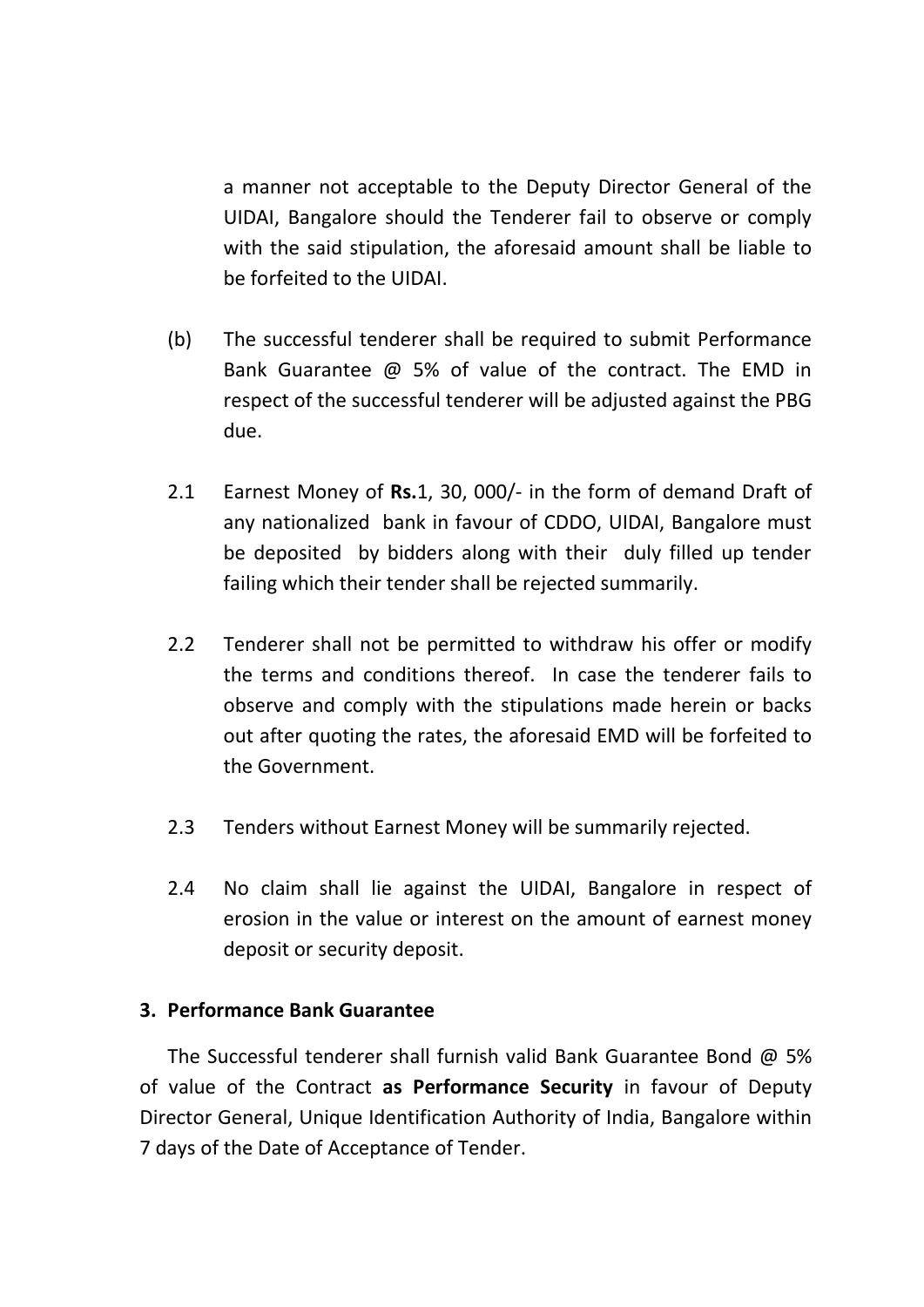The Bank Guarantee can be forfeited by order of the Competent Authority of the Tech Centre Office, UIDAI, Bangalore in the event of any breach or negligence or non-observance of any terms/conditions of contract or for unsatisfactory performance or for non-acceptance of the work order.

On expiry of the contract, such portion of the said bank guarantee as may be considered by Tech Centre, UIDAI, Bangalore as sufficient to cover any incorrect or excess payments made on the bills to the firm, shall be retained until the final audit report on the account of firm's bill has been received and examined. **In the event of extension of contract beyond one year, the firm will get extended BG valid upto the date of contract by himself.**

**4. Preparation and submission of Tender:**

**The tender should be submitted in two parts namely, first part Technical Bid (in form given in Tender document) along with Earnest Money Deposit and second part Commercial Bid (in form given in Tender document) and each should be kept in a separate wax sealed cover. Both the bids covers should be kept in another sealed cover addressed to the undersigned. The outer envelope containing wax sealed cover should bear the address, Tender Number and date, subject of tender, date and time of opening of the same. The inner envelopes should be super-scribed with Tender Number, subject of Tender, whether the envelope is containing "Technical Bid" or "Commercial Bid" and date of opening of tender. Tender not following the prescribed tender submission method mentioned shall be rejected.** 

## **5. Signing of Tender:**

Individual signing the tender or other documents connected with contract must specify whether he signs as:

- (a) A "sole proprietor" of the concern or constituted attorney of such sole proprietor.
- (b) A partner of the firm, if it be a partnership firm, in which case he must have authority of execute contracts on behalf of the firm and to refer to arbitration disputes concerning the business of the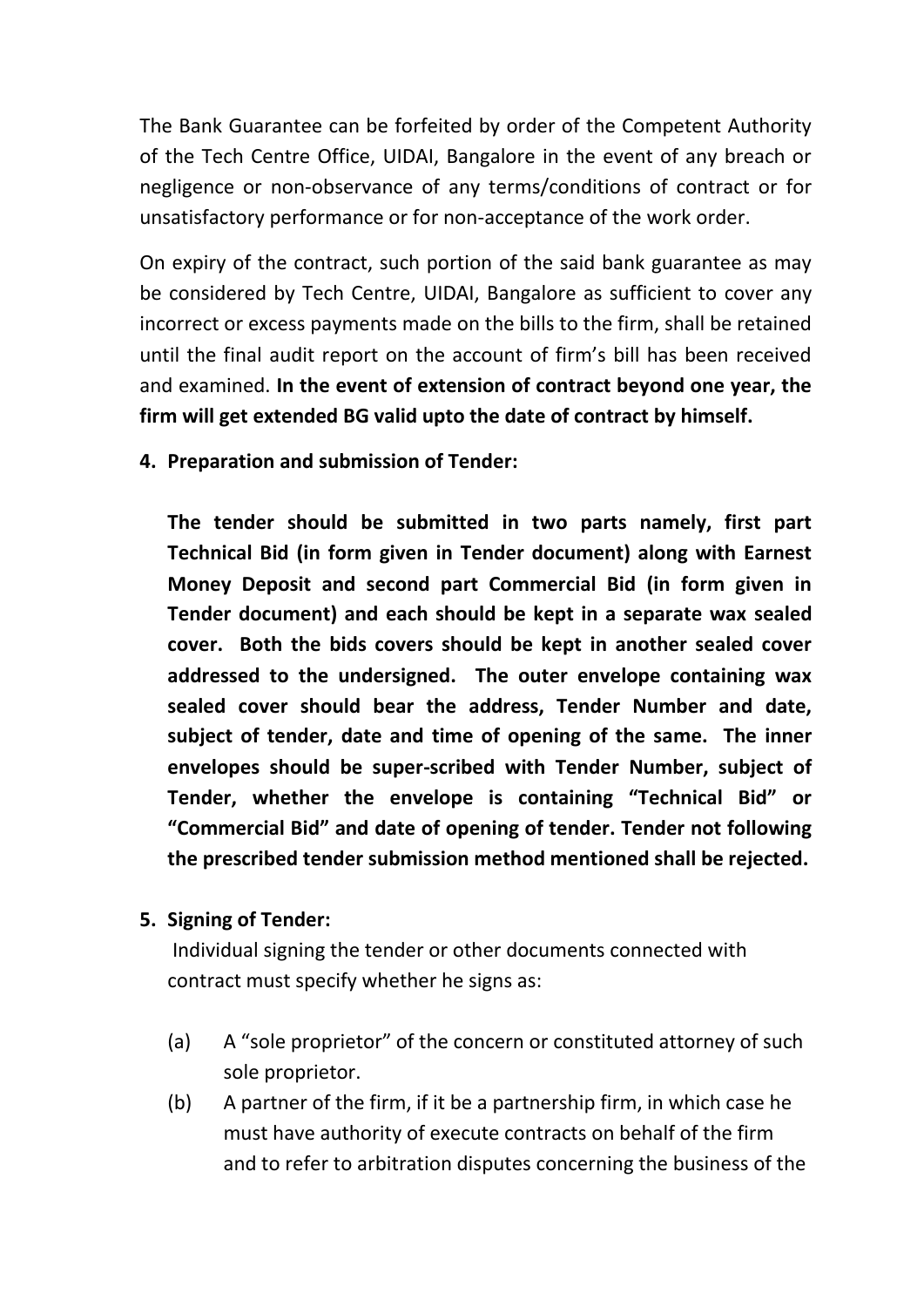partnership either by virtue of the partnership agreement or by a power of attorney duly executed by the partners of the firm.

(c) Director or principal officer duly authorized by the Board of Directors of the Company, if it is a Company.

## **Note**

(i) In case of partnership firms, a copy of the partnership agreement, or general power of attorney duly attested by a Notary Public, should be furnished on stamped paper duly sworn or affirmed by all the partners admitting execution of the partnership agreement or the general power of attorney. The attested copy of the certificate of registration of firm should also be enclosed along with the tender.

(ii) In the case of partnership firms, where no authority to refer disputes concerning the business of partnership firm has been conferred on any parties the tender and all other related documents must be signed by all partners of the firm.

(iii) A person signing the tender from or any documents forming part of the tender on behalf of another person should have an authority to bid on behalf of such other person and if, on enquiry it appears that the persons so signing had no authority to do so, the **Tech Centre Office, UIDAI**, Bangalore may without prejudice cancel the contract and hold the signatory liable for all costs, consequences and damages under the civil and criminal remedies available.

(iv) The tenderer should sign and affix his/her firm's stamp at each page of the tender and all its Annexure as the acceptance of the offer by the tenderer will be deemed as a contract and no separate formal contract will be drawn. **NO PAGE SHOULD BE REMOVED/DETACHED FROM THIS TENDER DOCUMENT.**

(v) Tender without authorised signatures/stamps shall be rejected.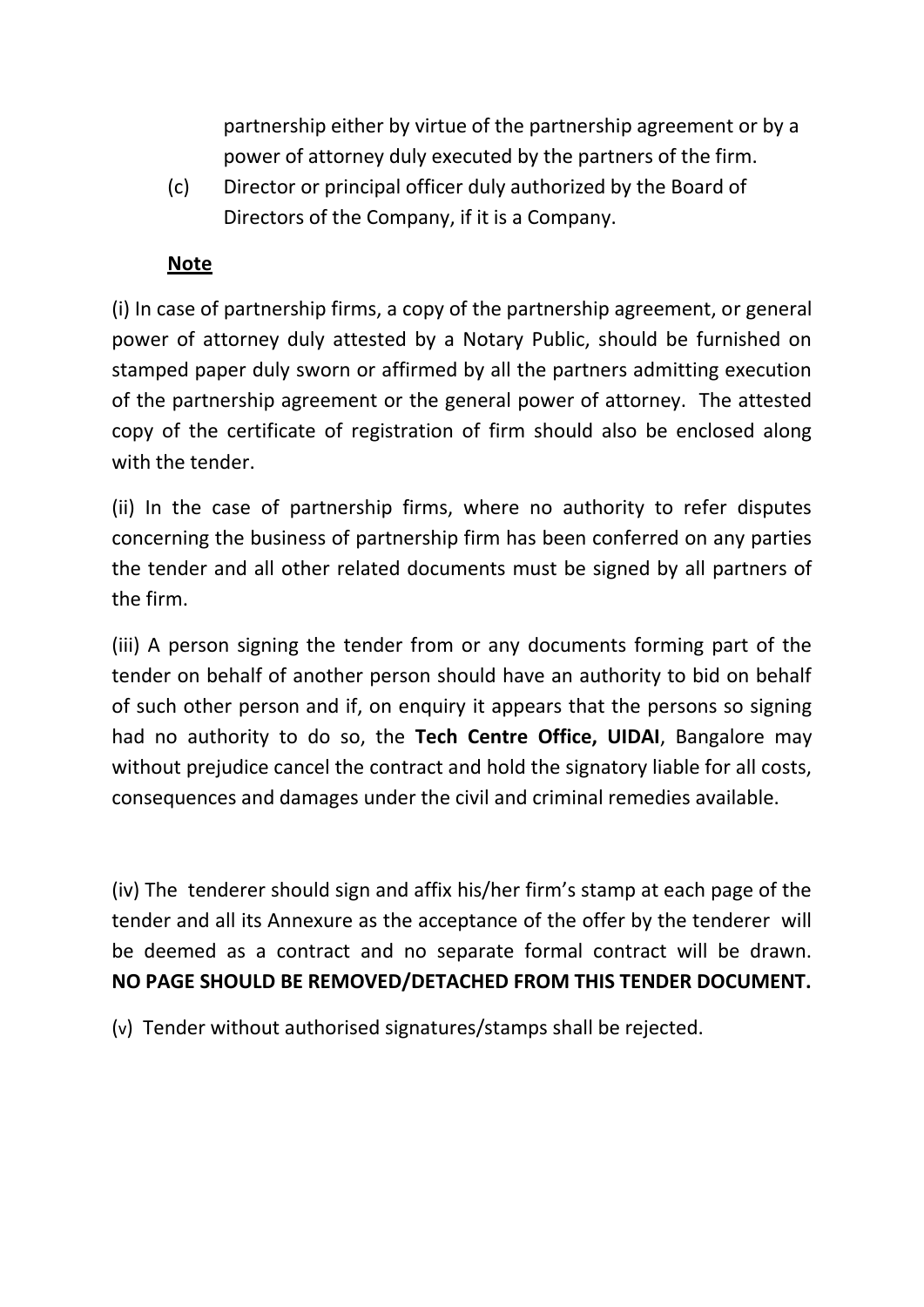## **Schedule for Requirements of Vehicles for UIDAI Tech Center& Regional Office, Bangalore**

## **MONTHLY TRIPS**

| SI.            |                              | B                                |                                                                |                                     |
|----------------|------------------------------|----------------------------------|----------------------------------------------------------------|-------------------------------------|
| No.            |                              |                                  |                                                                |                                     |
|                | <b>Make of the Vehicle</b>   | <b>Approx</b><br>requirem<br>ent | <b>Monthly rate</b><br>for 2600kms<br>for 26 days<br>per month | Rate per<br>extra Km<br>beyond 2600 |
| 1              | AC HONDA                     |                                  |                                                                |                                     |
|                | CITY/Corolla/Equivalent      |                                  |                                                                |                                     |
| $\overline{2}$ | AC FORD IKON*/AC Swift Dzire |                                  |                                                                |                                     |
| 3              | <b>AC INDICA</b>             | 1                                |                                                                |                                     |

#### **DAILY TRIPS (LOCAL)**

|               | <b>Hours of Usage</b>              | <b>Name of the Vehicle</b>                          |                              |                                      |  |
|---------------|------------------------------------|-----------------------------------------------------|------------------------------|--------------------------------------|--|
| SI.No         | 6 Am to 24 hrs ie<br>(12 midnight) | A/C Swift<br>Dzire/Ford<br>Ikon/similar to<br>above | A/C Indigo/<br><b>Indica</b> | Honda<br>city/Corolla/<br>equivalent |  |
|               |                                    | DL <sub>1</sub>                                     | DL <sub>2</sub>              | DL <sub>3</sub>                      |  |
| 1             | <b>Kms</b>                         |                                                     |                              |                                      |  |
| $\mathcal{P}$ | Extra Hour                         |                                                     |                              |                                      |  |
|               | Total amount                       |                                                     |                              |                                      |  |
|               | DL-Daily Local                     |                                                     |                              |                                      |  |

### **DAILY TRIPS (OUTSTATION)**

| SI.No. | <b>Hours of Usage</b>    | <b>Name of the Vehicle</b>                        |                              |                                      |
|--------|--------------------------|---------------------------------------------------|------------------------------|--------------------------------------|
|        | 6:00 hrs to<br>24:00 hrs | A/C Swift Dzire/<br>Ford Ikon/similar<br>to above | A/C Indigo/<br><b>Indica</b> | Honda<br>city/Corolla/<br>equivalent |
|        |                          | DO <sub>1</sub>                                   | DO <sub>2</sub>              | DO <sub>3</sub>                      |
| 1      | <b>Kms</b>               |                                                   |                              |                                      |
|        | <b>Driver Bata</b>       |                                                   |                              |                                      |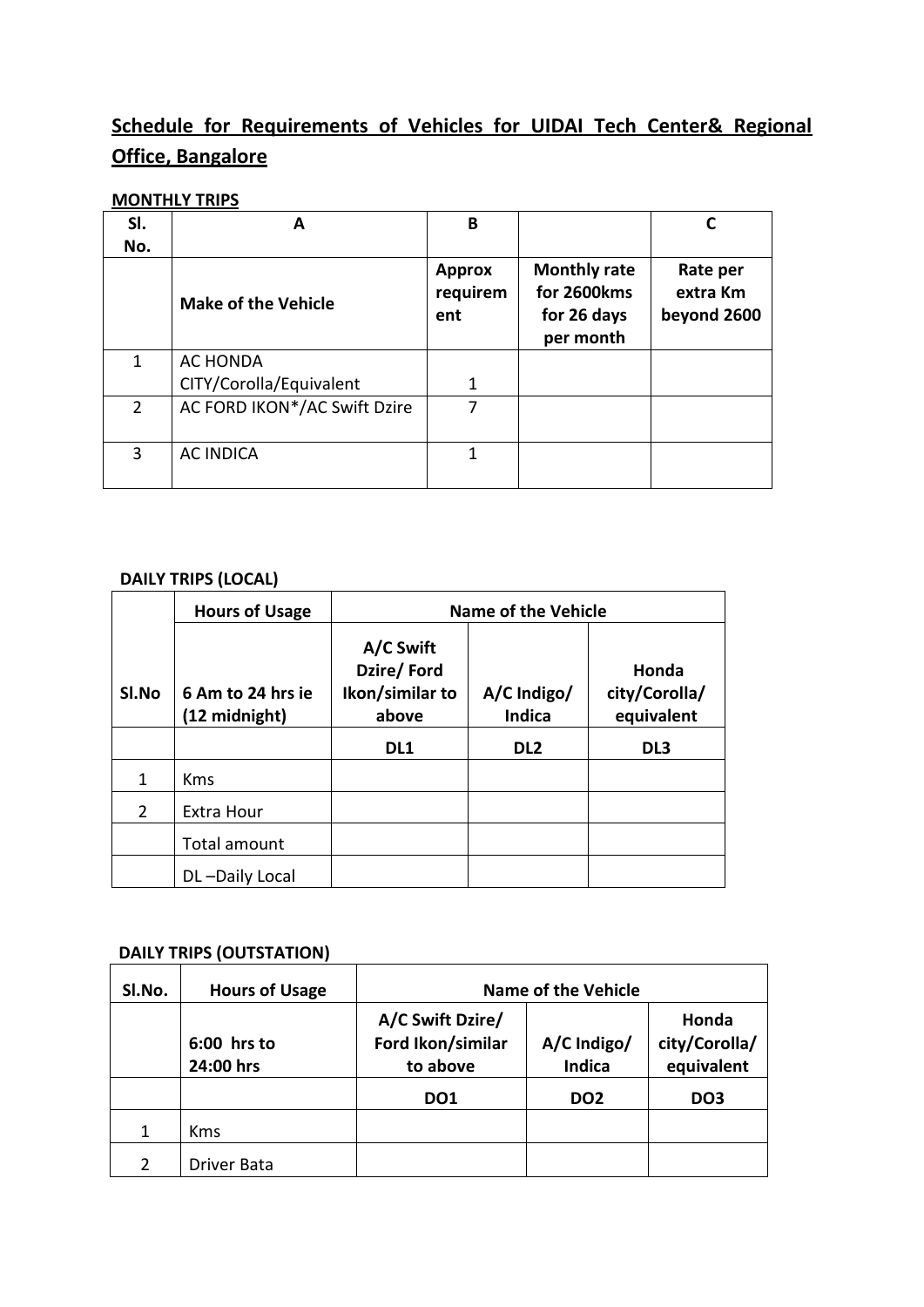## **The Vehicle requirement may go up/down 3% of the above requirement.**

Commercial bid evaluation will be carried out as per the stipulations in clause No.**12 (V)** of the tender condition in page No.20.

## **7. Rates**:

Quoted rates are for one year contract, extendable by one more year on mutual consent. With same terms & conditions **the rates should be inclusive of all taxes and duties and other extra elements that would contribute for it**. The Tenderer/Tenderers shall quote individual rate for each item given in Financial Bid. The quantities shown in the attached schedules are given as a guide and are approximate only and are subject to variation according to the needs of UIDAI, Bangalore. UIDAI, Bangalore accepts no responsibility for their accuracy, UIDAI, does not guarantee work under each item of the Schedule.

## **Compensation/recovery clause on account of variation in fuel prices**:

 No escalation is admissible on any account whatsoever during the first three months of the contract. After three months of contract increase or decrease in hire charges due to variation in Fuel rates will be worked out and paid only when the variation to base rate is above 10%. Such increase or decrease in the hire charges due to these variations shall be worked out from the base rate on the following formula:

**Increase or decrease in Petrol/Diesel during the month =**  Actual KMs run by the vehicle X (Revised rate per litre - Base rate per litre) Average KM per litre of Diesel / Petrol consumption (KMPL)

(**Note:-** The Base Rate of Petrol/Diesel is the prevailing rate on the date of opening of Tender. The Average KMPL is to be assumed as **9 Kms in case of AC cars** and **12 Kms in case of Non-AC Cars in both Petrol & Diesel driven.** If there is decrease in Fuel Price, formula will indicate negative figure which means the deduction shall be done from the bill)

• The review for change in hire charges due to change in fuel rates shall be affected at the end of quarter, irrespective of start of contract i.e. on 31st March, 30th June, 30 Sept, and 31st December. The change in hire charges, if any, shall be applicable from the  $1<sup>st</sup>$  day of next quarter. Base Rate of fuel would be fuel prices as on date of award of contract.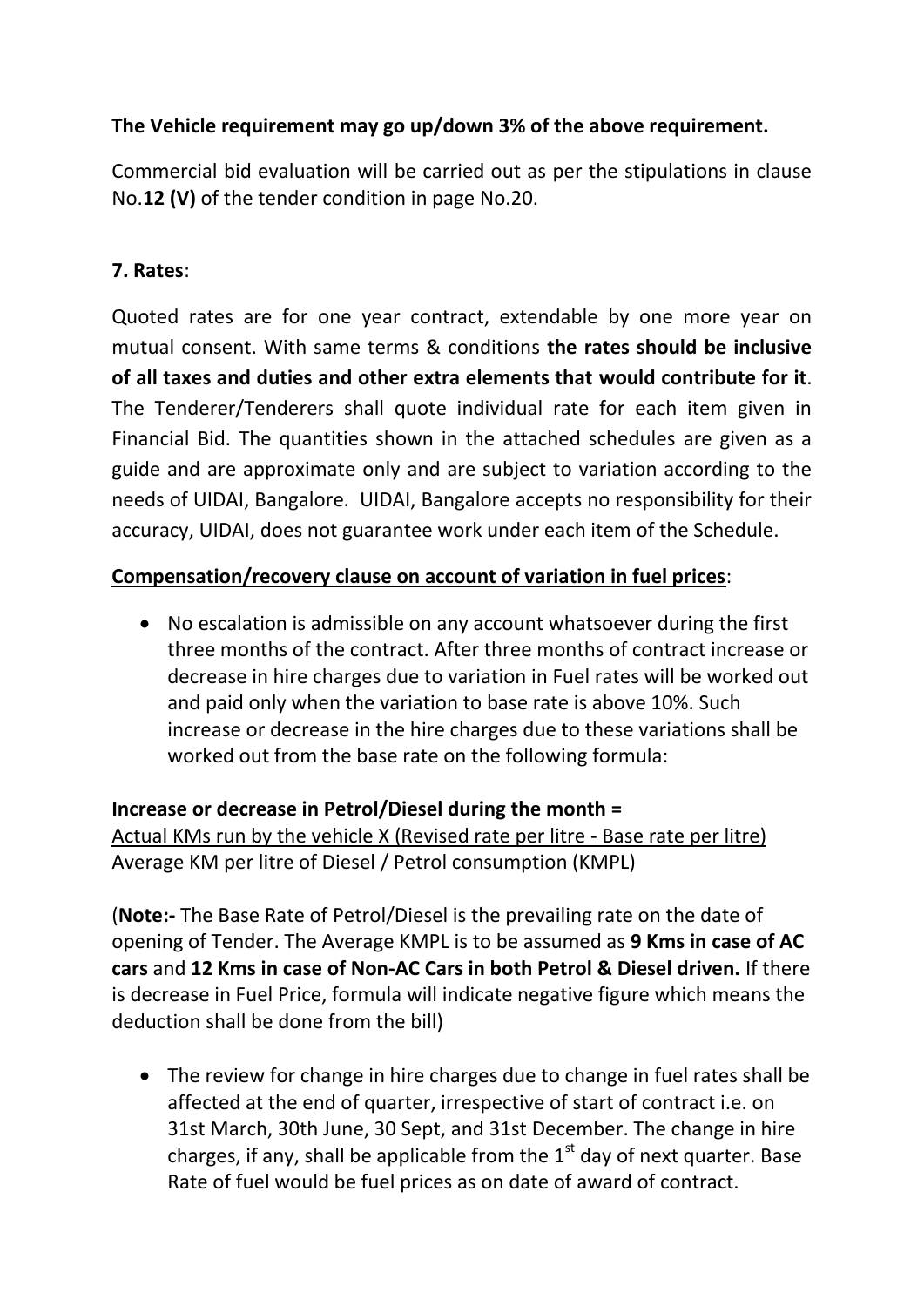- In case of minimum average run per litre of fuel (i.e Average KMPL) as assumed above is not achieved by any vehicle, then the extra cost of fuel consumed by the vehicle on the basis of actual KMPL of fuel will be deducted from the payment due for that vehicle.
- The service provider shall submit supplementary bill for reimbursement towards increase in Fuel price on monthly basis without accumulation. This supplementary bill is to be supported with proof of fuel price prevailing on 1st of the month.

## 8. **Technical Bid:**

The Technical Bid should be submitted in the form enclosed in the Tender document along with registration particulars, copy of PAN of the firm, full details of the number of Vehicles registered in the name of the tenderer or his firm with photocopies of RCs and other information sought for in the respective form. The Technical bid will be opened on **at 15:30 hrs on. 16.05.2012.**

## 9. **Commercial Bid:**

The Commercial Bid should be submitted in the form given in the Tender document in a separate sealed cover kept inside the main cover. The Commercial Bids of those tenderers, who are found technically compliant, will be opened at later date after finalization of the Technical Bid in our Office Premises at UIDAI Tech Center Address 1st floor B-wing, Salarpuria touchstone, Outering road, Marathahalli, Bengaluru-5600103. A duly constituted Tender Evaluation Committee (TEC) will evaluate the Commercial Bids.

At the time of payment of bills, the taxes liable to be deducted, if any shall be deducted at source as per Government rules and guidelines as may be prevailing at the time of payment.

## 10. **Terms of Payment:**

1. No payment shall be made in advance nor any loan from any bank or financial institution recommended on the basis of the order of award of work.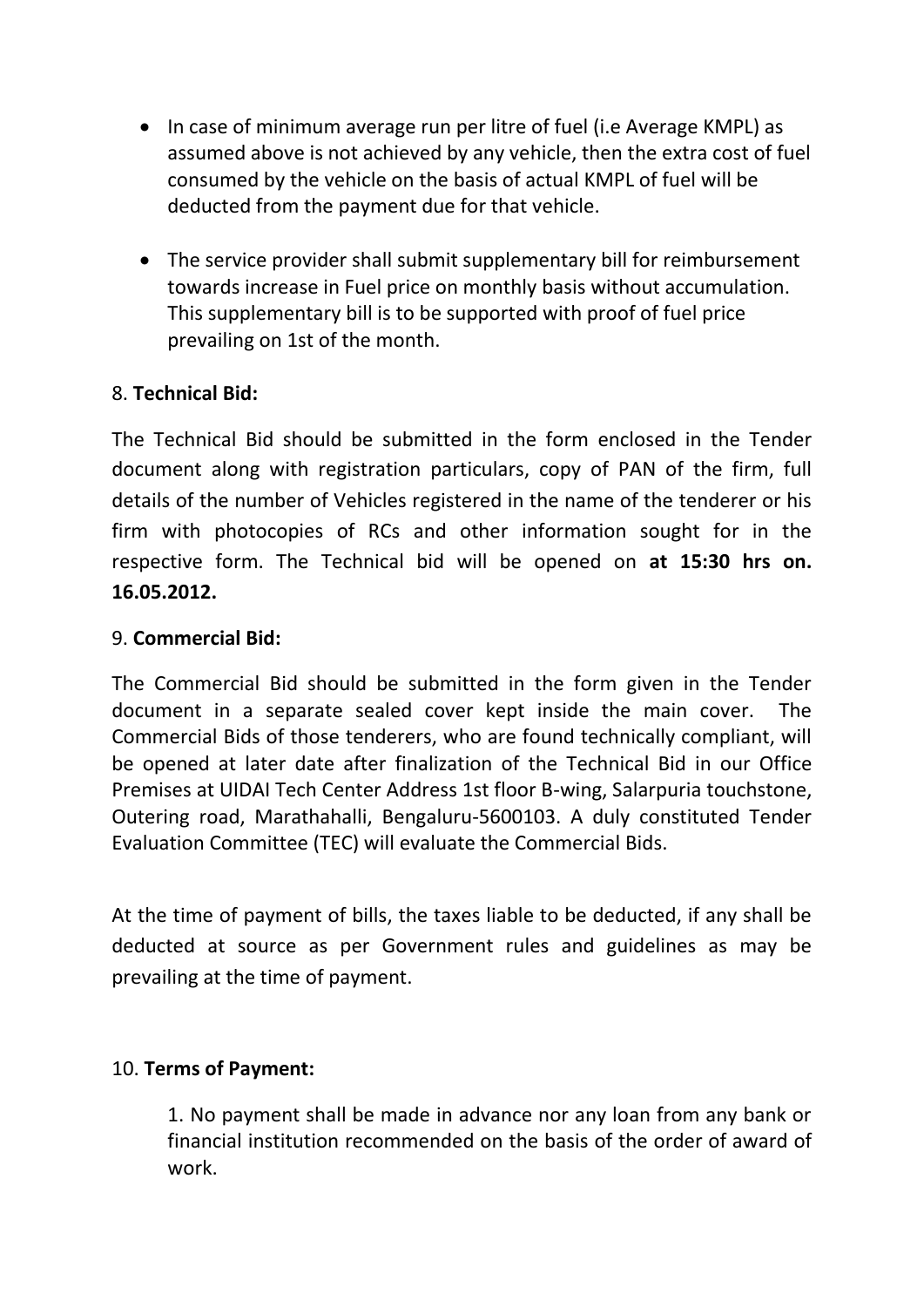2. The contractor shall submit the bill at each stage/in the first week of following month in respect of previous month (in case of monthly payments) for sanction of the amount of bill and passing the bill for payment.

3. Office of the Unique Identification Authority of India shall be at liberty to withhold any of the payments in full or in part subject to recovery of penalties mentioned in preceding para.

4. The term "payment" mentioned in this para includes all types of payment due to the contractor arising on account of this contract excluding Earnest Money and Security Deposit governed by the separate clauses of the contract.

5. Wherever applicable all payments will be made as per schedule of payments to be decided in the agreement.

6. TDS as applicable will be recovered from the bill.

## 11. **Calculation and Payment for extra Kms:**

The normal running Kilometre per month for 26 days is 2600 kms(26x100). The rate upto 2600 kms and for extra kms beyond 2600 kms will be assessed on quarterly basis, if in a month, kilometre run is either less or more, it will be offset against the kilometerage run excess or short during the subsequent months in a quarter. The tenderer should therefore indicate (i) rate for 2600 kms per month (ii) rate per additional kms beyond 2600 kms. There should not be any hidden or assumed charges to the rates quoted therein. The total kms run should be calculated correctly. The illustrative example is as under

## **1 st Quarter (First 3 months from the date of acceptance)**

## **First Illustration:**

| <b>Months</b> | <b>Basekms</b><br>per month $ $ run | month | Total kms   Extra/savings<br>$per \ of \ kms$ | <b>Amount payable</b> |
|---------------|-------------------------------------|-------|-----------------------------------------------|-----------------------|
|               | 2600                                | 2800  | 200kms extra                                  | Base amount for       |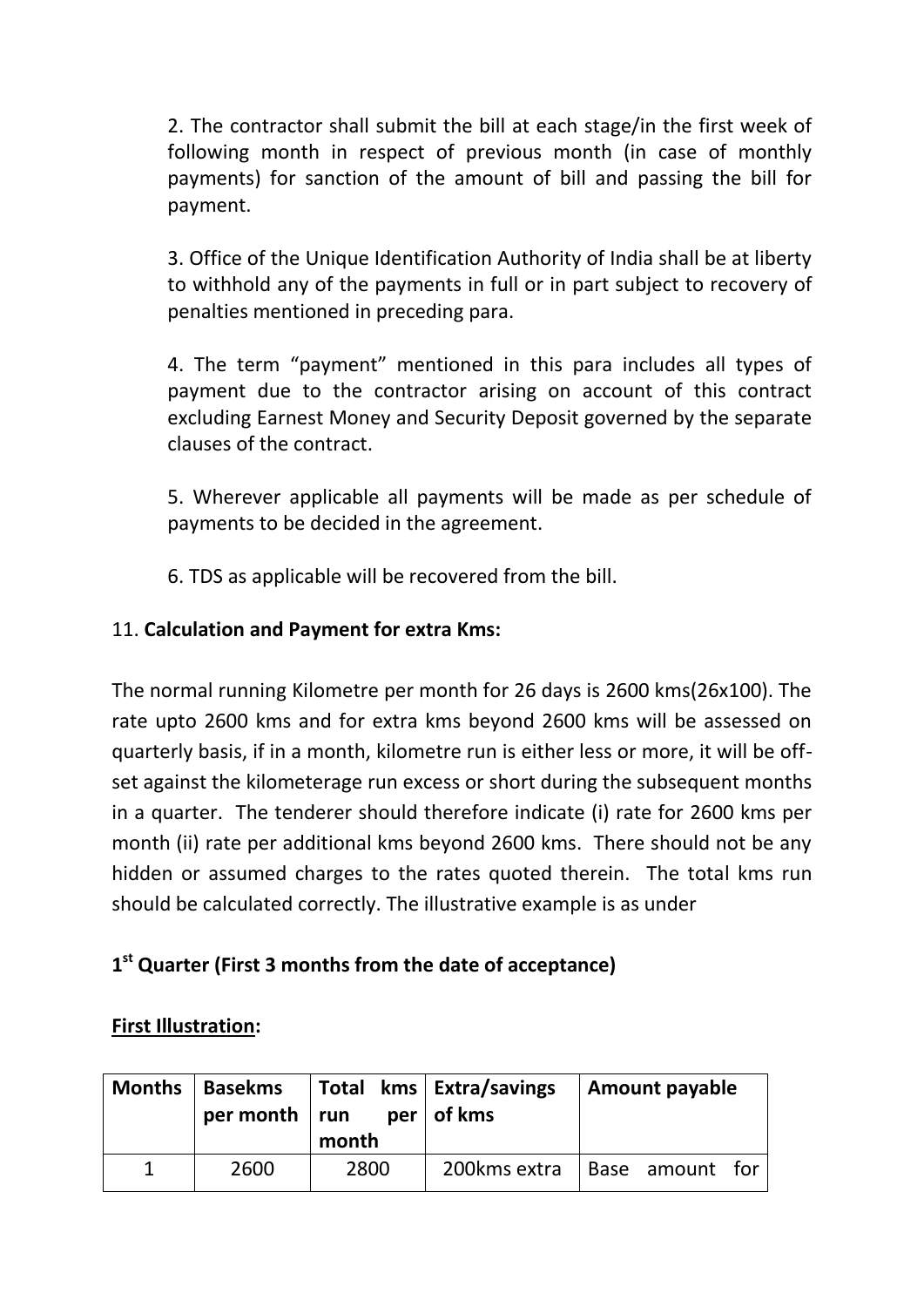|                |                                                          |      |         | 2600 kms                                                       |  |
|----------------|----------------------------------------------------------|------|---------|----------------------------------------------------------------|--|
| $\overline{2}$ | 2600                                                     | 2400 | 200 kms | Base amount for                                                |  |
|                |                                                          |      | savings | 2600 kms                                                       |  |
| $\overline{3}$ | 2600                                                     | 2400 | 200 kms | Base amount for                                                |  |
|                |                                                          |      | savings | 2600 kms                                                       |  |
| A              |                                                          |      |         | In this quarter the extra kms run by the Vehicle is 200 kms in |  |
|                |                                                          |      |         | the first month and the total savings is 400 kms in the        |  |
|                | subsequent two months. Therefore, the net savings of 200 |      |         |                                                                |  |
|                |                                                          |      |         | kms will be adjusted in the next quarter as per the clause     |  |
|                | No.11                                                    |      |         |                                                                |  |

## **Second Illustration:**

| <b>Months</b>  | <b>Basekms</b><br>per month | kms<br>Total<br>per<br>run<br>month                                                                                                 | Extra/savings<br>of kms           | <b>Amount payable</b>          |
|----------------|-----------------------------|-------------------------------------------------------------------------------------------------------------------------------------|-----------------------------------|--------------------------------|
| $\mathbf{1}$   | 2600                        | 2800                                                                                                                                | 200 kms extra                     | Base amount<br>tor<br>2600 kms |
| $\overline{2}$ | 2600                        | 2800                                                                                                                                | 200 kms extra                     | Base amount<br>for<br>2600 kms |
| 3              | 2600                        | 2600                                                                                                                                | <b>NIL</b>                        | for<br>Base amount<br>2600 kms |
| A              | Calculation of extra kms    | 1 a) Extra km in 2 <sup>nd</sup> quarter =400 kms<br>1 b) savings from 1 <sup>st</sup> quarter=200 kms<br>the end of second quarter | Net extra kms payable =200 kms at |                                |

For the purpose of payment, the first quarter, second quarter, third quarter & fourth quarter in this contract period means first 3 months from the date of acceptance will be a first quarter and the second quarter starts from the fourth month to the end of  $6<sup>th</sup>$  month, the 3<sup>rd</sup> quarter starts from 7<sup>th</sup> month to  $9<sup>th</sup>$  month and the 4<sup>th</sup> quarter starts from  $10<sup>th</sup>$  month to  $12<sup>th</sup>$  month. If the contract is extended beyond the period of 1 year the quarter will be calculated as above. Payment for the extra kms will be paid at the end of the quarter along with the monthly payment for each vehicle hired. Extra kms are to be calculated for each Vehicle.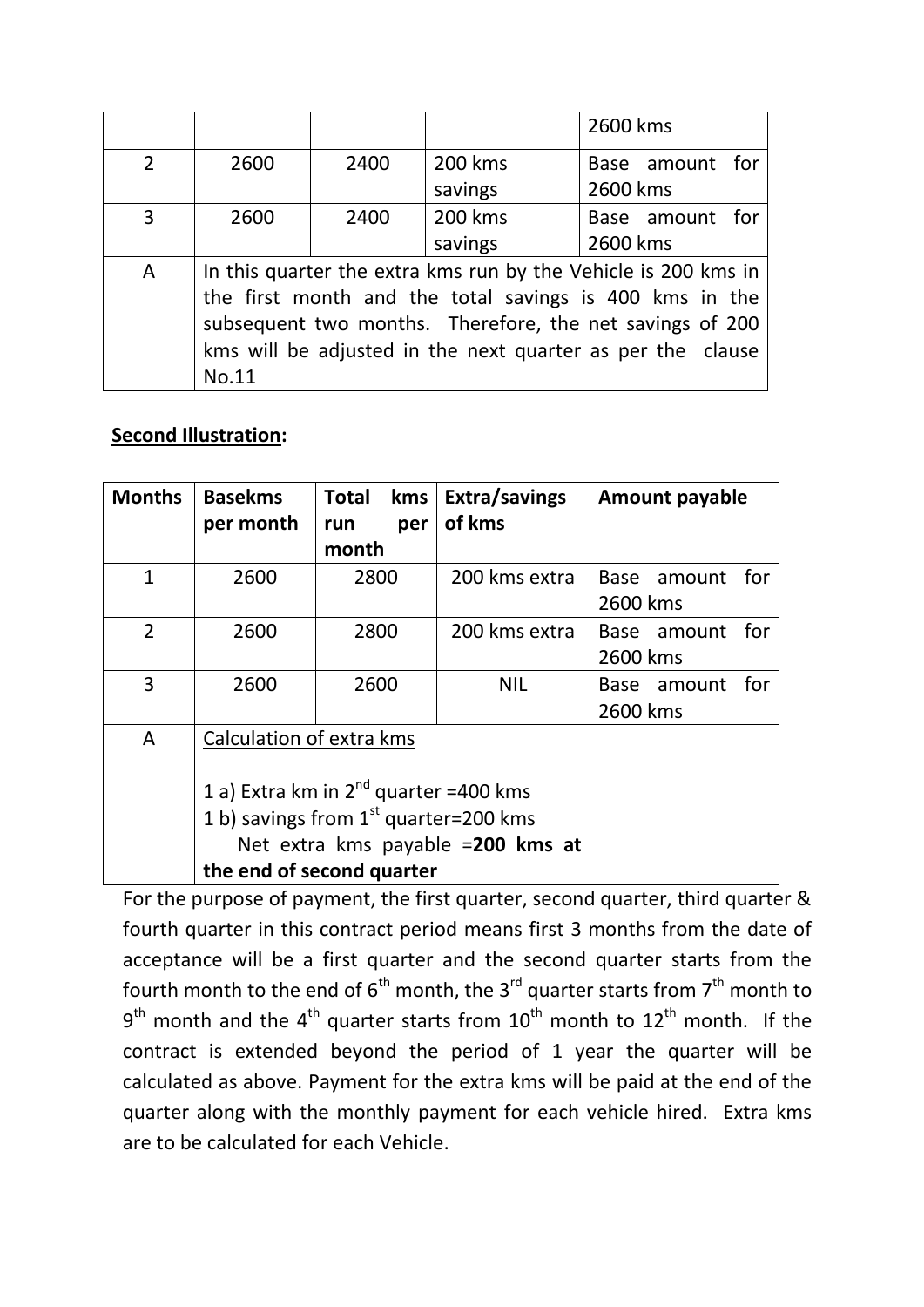## **12.Criterion for Evaluation of Tender**:

| SI.<br>No.    | <b>Clause</b> | <b>Description</b>                                                                                                                                                                                                                                   | <b>Remarks</b> |
|---------------|---------------|------------------------------------------------------------------------------------------------------------------------------------------------------------------------------------------------------------------------------------------------------|----------------|
| $\mathbf{1}$  | Experience    | Should have completed three<br>minimum contracts. Out of which<br>two contracts relating to central<br>Govt/state Govt/PSUs/Bank should<br>have been satisfactorily completed.                                                                       |                |
| $\mathcal{P}$ | <b>ITCC</b>   | Total contract amount received for<br>last three Financial years should be<br>more than Thirty lakhs i.e., 2008-09<br>2009-10, 2010-11(a copy of the<br>turnover statement duly certified by<br>CA must be enclosed along with the<br>Technical bid) |                |

## i. **Essential Eligibility Criteria**:

## **ii) Technical bid evaluation :**

The Technical Bids will be opened by a committee authorized by the competent authority at **15:30 hours on 16.05.2012.** in UIDAI Tech Center ,Addrs: 1st floor B-wing, Salarpuria touch stone , Outer Ring road, Marathahalli, Bengaluru-5600103in the presence of such tenderers who may wish to be present.

The evaluation of Technical bid will be done by considering the parameters listed in the technical bid form. Parameters in the Technical bid form are essential in order to be eligible as already stated. Agency who meet the requirements and provide documentary proof of the same will be considered for financial evaluation.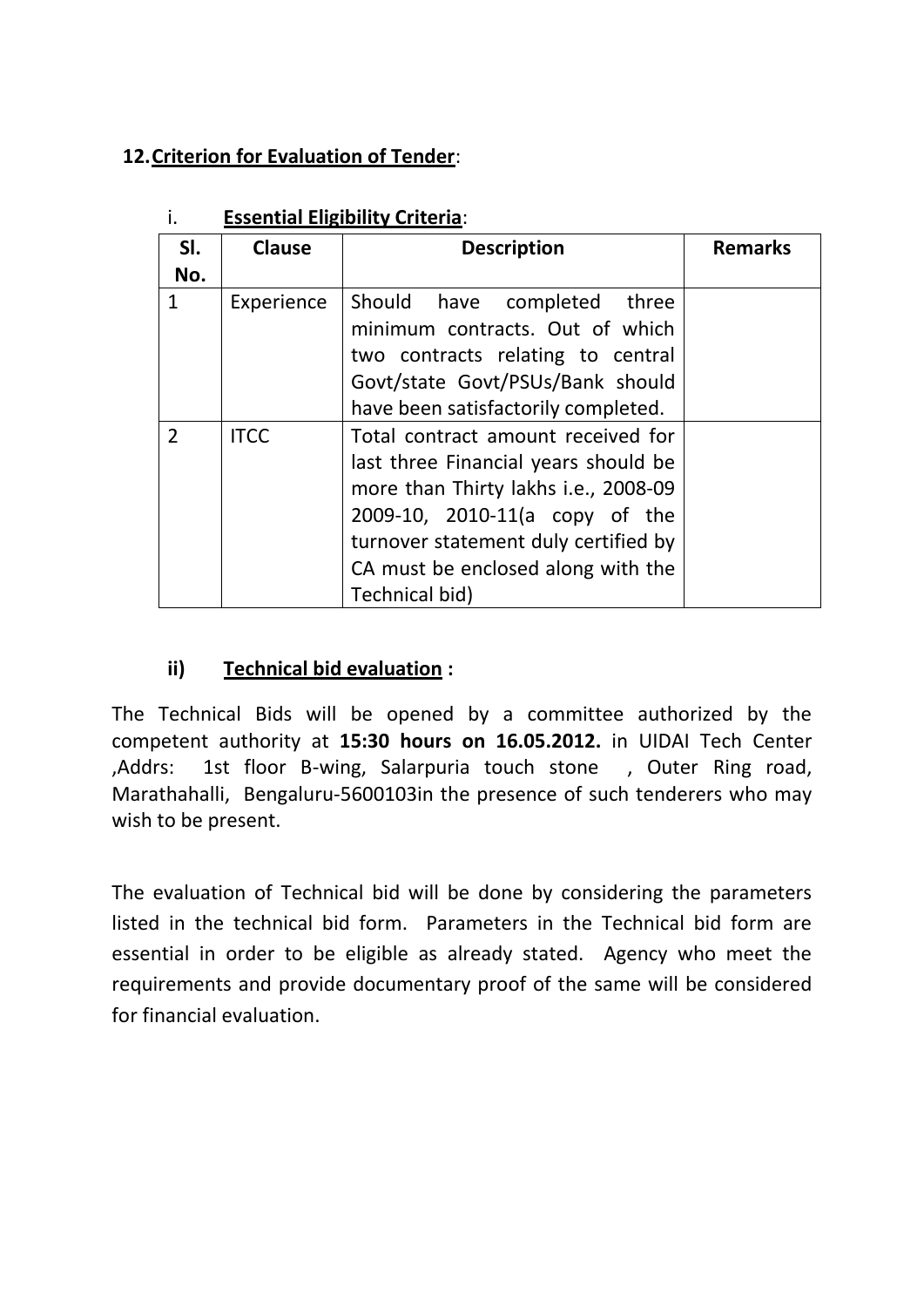## **iii) Commercial bid evaluation :**

The Commercial Bids of only those tenderers whose Technical Bids have been accepted by the Office will be opened at **later date after finalization of the Technical Bid** at the same venue. These will be opened in the presence of those tenderers whose Technical Bids are accepted and who wish to be present.

## **iv) Final Evaluation of the Tender**

In order to have a single rate index, evaluating and comparing the tenders submitted for different categories of vehicles, the UIDAI has assigned weightages to each category on the basis of the estimation of the share of the vehicles required in each category and other parameters.

Accordingly following formula will be used to arrive at a single figure:

## **v) Over-all Consolidated Rate Index**

Aggregate index for all categories will be calculated as under: **Over-all Consolidated Rate Index**

Three options (monthly, daily local & outstation trips)will be calculated as under:

```
The formula for overall CRI will be as below: 
Over-all Consolidated Rate Index = 
[M1*(0.2) + M2*(0.70) + M3*(0.1))]*(0.80) +
[DL1*(0.50) + DL2*(0.25) + DL3*(0.25) +]*(0.1) +
[DO1*(0.50) + DO2*(0.25) + DO3*(0.25) +]*(0.1)
```
**M-Monthly Trips DL - Daily Local Trips DO-Daily Outstation Trips**

## **Where**

 $M1$  = Monthly Rate for Category 1,  $(X1+Y1*400 \text{ km s})$ 

M2 = Monthly Rate for Category2, (X2+Y2\*400 kms)

M3 = Monthly Rate for Category 3, (X3+Y3\*400 kms)

Where X1, X2, and X3 are the Monthly Rate and Y1, Y2, and Y3 are the Rates for extra kms for the respective category of vehicles

And \* is used as the symbol for multiplication.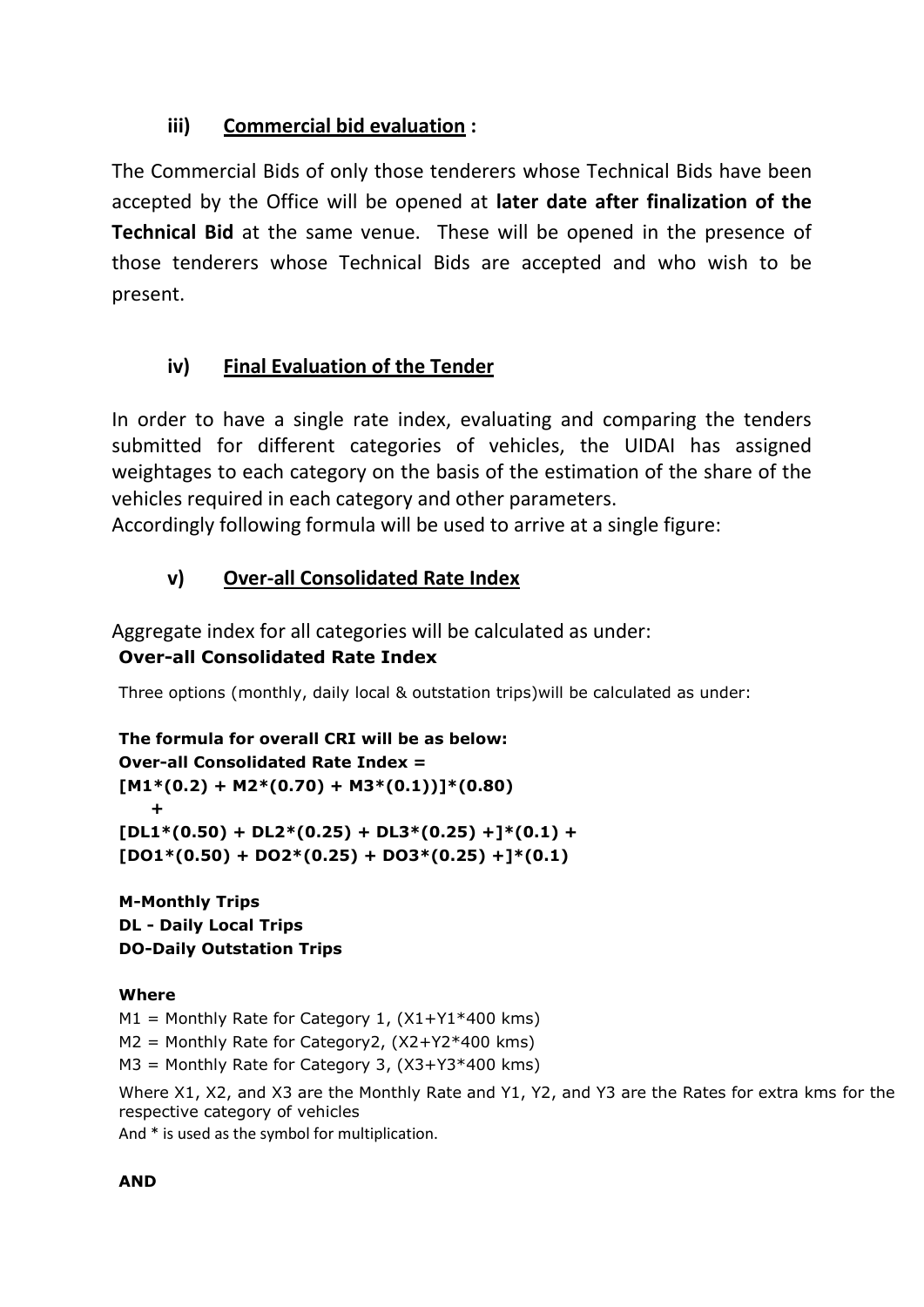DL1 = Daily Local Rate for Category 1, for 100 kms 2 hrs a day. DL2 = Daily Local Rate for Category 2, for 100 kms 2 hrs a day. DL3 = Daily Local Rate for Category 3, for 100 kms 2 hrs a day. And  $*$  is used as the symbol for multiplication.

#### **AND**

DO1 = Daily Outstation Rate for Category 1, for 300 kms plus Driver Bata DO2 = Daily Outsation Rate for Category 2, for 300 kms plus Driver Bata DO3 = Daily Outstation Rate for Category 3, for 300 kms plus Driver Bata And  $*$  is used as the symbol for multiplication.

Evaluation of the Tender will be as illustrated as under:

#### **ILLUSTRATION I**

Rate quoted for 2600 KM per month per vehicle and extra km as 400 km will be taken for evaluation.

| <b>Type of Vehicles</b>             | <b>Base rate for</b><br>(2600 kms<br>per month) | Extra kms taken<br>as base for<br>evaluation of<br>commercial bid |  |
|-------------------------------------|-------------------------------------------------|-------------------------------------------------------------------|--|
| AC Honda<br>City/Corolla/Equivalent | 2600 kms                                        | 400 kms                                                           |  |
| AC Ford Icon M2                     | 2600 kms                                        | 400kms                                                            |  |
| AC Indica<br><b>M3</b>              | 2600 kms                                        | 400 kms                                                           |  |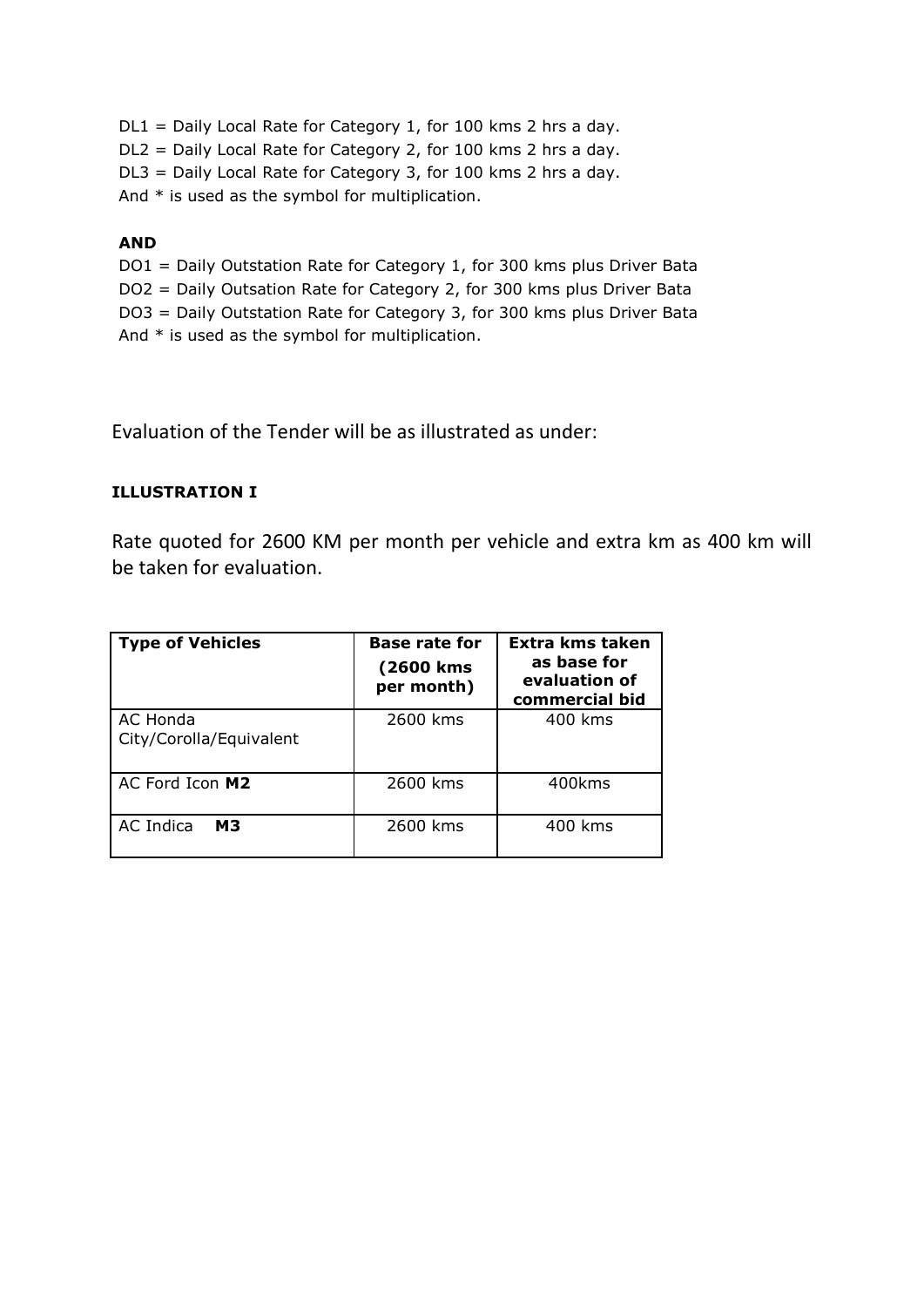#### **ILLUSTRATION IA**

#### **Example is given below as to how CRI is working of this formula in E1 & E2**

#### **E1**

| <b>Category of</b><br>vehicle | <b>Monthly</b><br>rate for<br>2600<br><b>KMs X1</b> | Rate per<br>KM<br>above<br>2600<br><b>KMs</b><br>Υ1 | <b>Extra</b><br>KМ | Amount<br>for extra<br><b>KMs</b><br>(rate per<br>km<br>*extra<br>km) | <b>Total</b><br>amount<br>(Monthly<br>Rate) |
|-------------------------------|-----------------------------------------------------|-----------------------------------------------------|--------------------|-----------------------------------------------------------------------|---------------------------------------------|
|                               | 25000                                               | 6                                                   | 400                | 2400                                                                  | 27400 (M1)                                  |
| H                             | 30000                                               | 8                                                   | 400                | 3200                                                                  | 33200 (M2)                                  |
| Ш                             | 40000                                               | 10                                                  | 400                | 4000                                                                  | 44000(M3)                                   |

#### **ILLUSTRATION II ( Daily Local Trip)**

| SI.No. | <b>Hours of Usage</b>           | Name of the Vehicle Rate to be quoted per Km         |                                 |                                      |
|--------|---------------------------------|------------------------------------------------------|---------------------------------|--------------------------------------|
|        | 6 Am to 24 hrs<br>(Midnight 12) | A/C Swift Dzire/<br>Ford<br>Ikon/similar to<br>above | A/C<br>Indigo/<br><b>Indica</b> | Honda<br>city/Corolla/<br>equivalent |
|        |                                 | DL1                                                  | DL <sub>2</sub>                 | DL3                                  |
| 1      | Kms (100)                       | Rs. 5 per km                                         | <b>Rs. 10 per</b><br>km.        | Rs. 15 per km                        |
|        |                                 | Rs. 10 extra                                         | Rs. 10 extra                    | Rs. 10 extra                         |
| 2      | Extra two Hours                 | Per hour                                             | Per hour                        | Per hour                             |
|        | Total                           | <b>Rs. 520</b>                                       | Rs. 1,020                       | Rs. 1,520                            |

DL1=Rs.520 DL2=Rs.1020 DL3=Rs.1520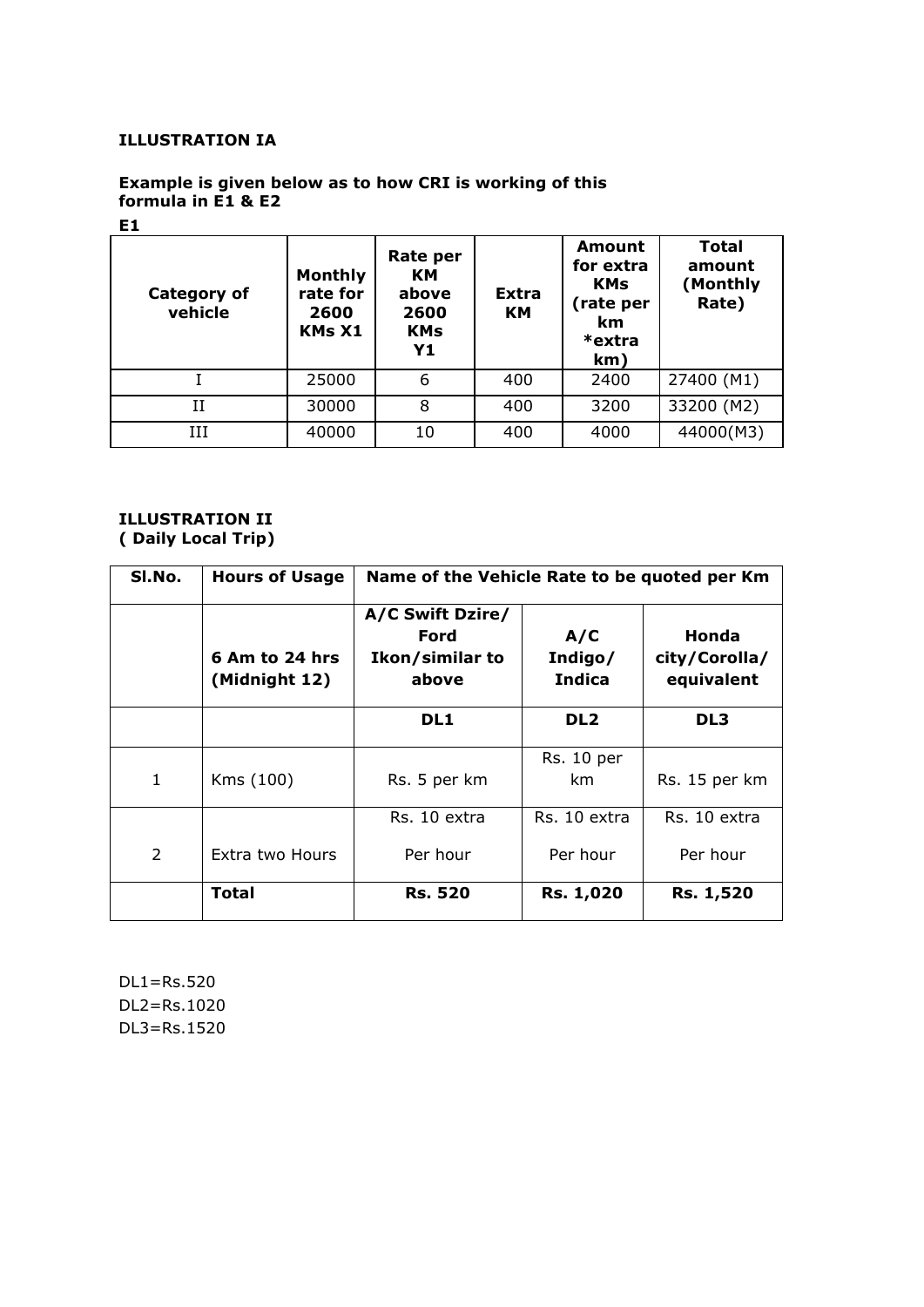#### **ILLUSTRATION III ( Outstation Trips)**

| SI.No.         | <b>Hours of Usage</b>           | Name of the Vehicle Rate to be quoted per<br>Km.     |                              |                                              |
|----------------|---------------------------------|------------------------------------------------------|------------------------------|----------------------------------------------|
|                | 6 Am to 24 hrs<br>(Midnight 12) | A/C Swift Dzire/<br>Ford<br>Ikon/similar to<br>above | A/C Indigo/<br><b>Indica</b> | A/C Honda<br>City/<br>Corolla/<br>equivalent |
|                |                                 | DO <sub>1</sub>                                      | DO <sub>2</sub>              | DO <sub>3</sub>                              |
| $\mathbf{1}$   | Kms (300)                       | Rs. 5                                                | Rs. 10                       | Rs. 15                                       |
| $\overline{2}$ | Driver Bata                     | Rs. 10                                               | Rs. 10                       | Rs. 10                                       |
|                | <b>Total</b>                    | Rs. 1,510                                            | Rs. 3,010                    | <b>Rs. 4,510</b>                             |

DO1=Rs.1510 DO2=Rs.3010 DO3=Rs.4510

#### **ILLUSTRATION IV**

**The formula for overall CRI will be as below:** 

**Over-all Consolidated Rate Index =**   $[M1*(0.2) + M2*(0.70) + M3*(0.1))]*(0.80)$  **+**  $[DL1*(0.50) + DL2*(0.25) + DL3*(0.25) +]<sup>*</sup>(0.1) +$  $[DO1*(0.50) + DO2*(0.25) + DO3*(0.25) +]<sup>*</sup>(0.1)$ 

**DL - Daily Local Trips DO-Daily Outstation Trips**

**ILLUSTRATION V** 

**(FORMULA APPLICATION)**

[**27400\*0.02+33200\*0.70+44000\*0.10**]\*0.80+[520\*0.50+1020\*0.25+1520\*0.25]\*0.1 **PLUS [1510\*0.50+3010\*0.25+4510\*0.25]\*0.1** [548+23240+4400]\*0.80+ [260+255+380]\*0.1 **PLUS +[755+753+1128]\*0.1** [28188]\*0.80+ [895]\*0.1 **PLUS+[2636]\*0.1** 22550+90+263=Rs.22904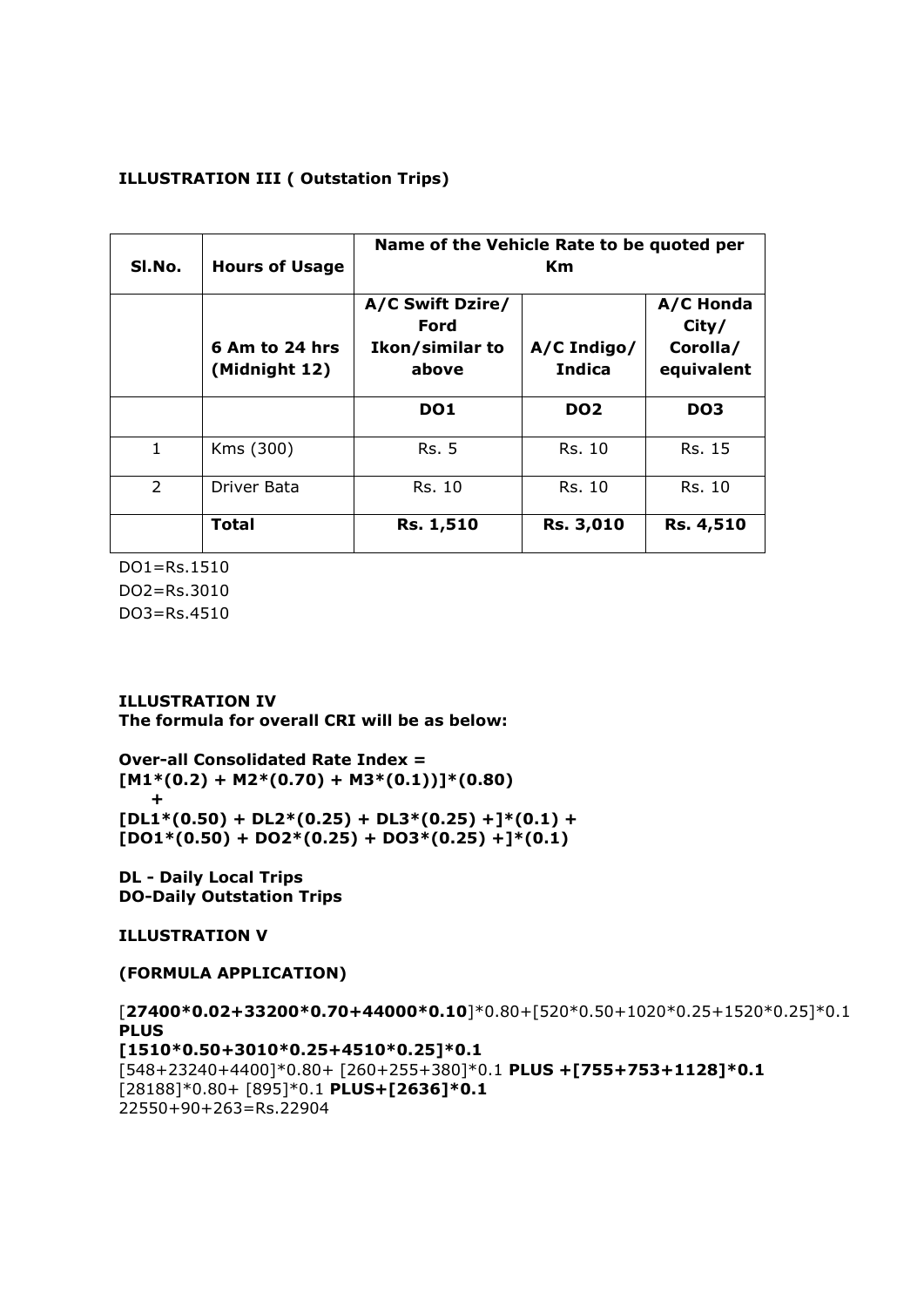13. The successful tenderers or tenderer should commence the work immediately on issue of letter of acceptance and execute an agreement.

If the successful tenderer fails to take up the contract within the time stipulated by the administration i.e., 7 days from the date of receipt of the Letter of Acceptance, the contract will stand cancelled and the amount paid by him as Earnest Money Deposit along with the tender shall be forfeited.

14. Tenders containing erasures and alterations of the tender documents are liable to be rejected. Any corrections made by the Tenderer/Tenderers in his/their entries must be attested by him/them.

15. The amount of tender should be legibly written in ink in figures and in words only. When there is discrepancy between the words and figures, the amount written in words shall be considered.

16. Tenders will be opened by the nominated officer of the Tech Centre & RO UIDAI, Bangalore in the presence of such of those Tenderers who choose to attend.

17. DDG, UIDAI, Bangalore reserves the right to reject any or every tender without assigning reasons and does not bind himself to accept the lowest or any tender.

18. The Earnest Money Deposit amount of the unsuccessful tenderers will be returned after the tenders are disposed off.

19. The tenderer shall keep the offer open for a minimum period of 60 days from the date of opening of the tenders within which period the tenderer cannot withdraw his offer subject to the period being extended further, if required, by mutual agreement from time to time. Any contravention of this condition will make the tenderer liable for forfeiture of his Earnest Money Deposit as initial Security.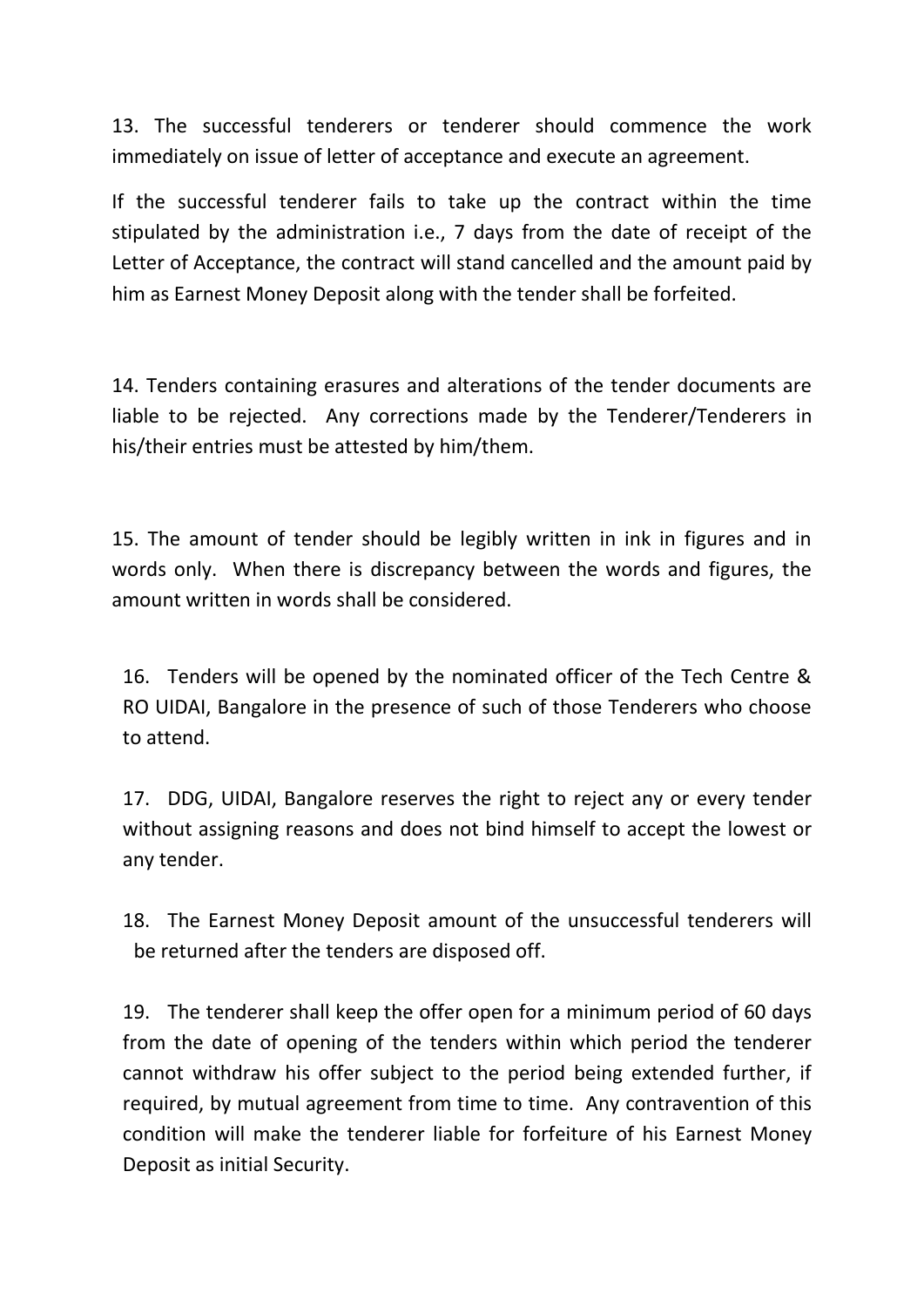20. The works are required to be carried out for a period of 12 months from the date of operation of this contract.

21. If the tenderer/tenderers deliberately gives wrong information in his or their tender or creates/create circumstances for the acceptance of his/their tender the UIDAI, Bangalore reserves the right to reject such tender at any stage.

22. If a tenderer expires after the submission of his tender or after the acceptance of his tender, the UIDAI shall deem such tender as cancelled. If a partner of the firm expires after the submission of their tender or after the acceptance of the tender, the UIDAI, Bangalore shall deem such tender as cancelled, unless the firm retain its character.

23. Non-compliance with any of the conditions set forth herein above is liable to result in the tender being rejected.

24. Should the UIDAI, Bangalore decide to negotiate with a view to bring down the rates the tenderer called for negotiations should furnish the following forms of declarations before commencement of negotiations.

"I ................................................. do declare that in the event of failure of the contemplated negotiations relating to Tender No................. Opened on...........................my original tender shall remain open for acceptance its original terms and conditions.

25. Sales Tax, Royalties and Octroi duties, if any, that may be payable under any Govt. Sales tax act or local bodies act or rules on any of the materials that may become necessary or supplied by the contractor, will be payable by the contractor.

**Tenderer/Contractor.**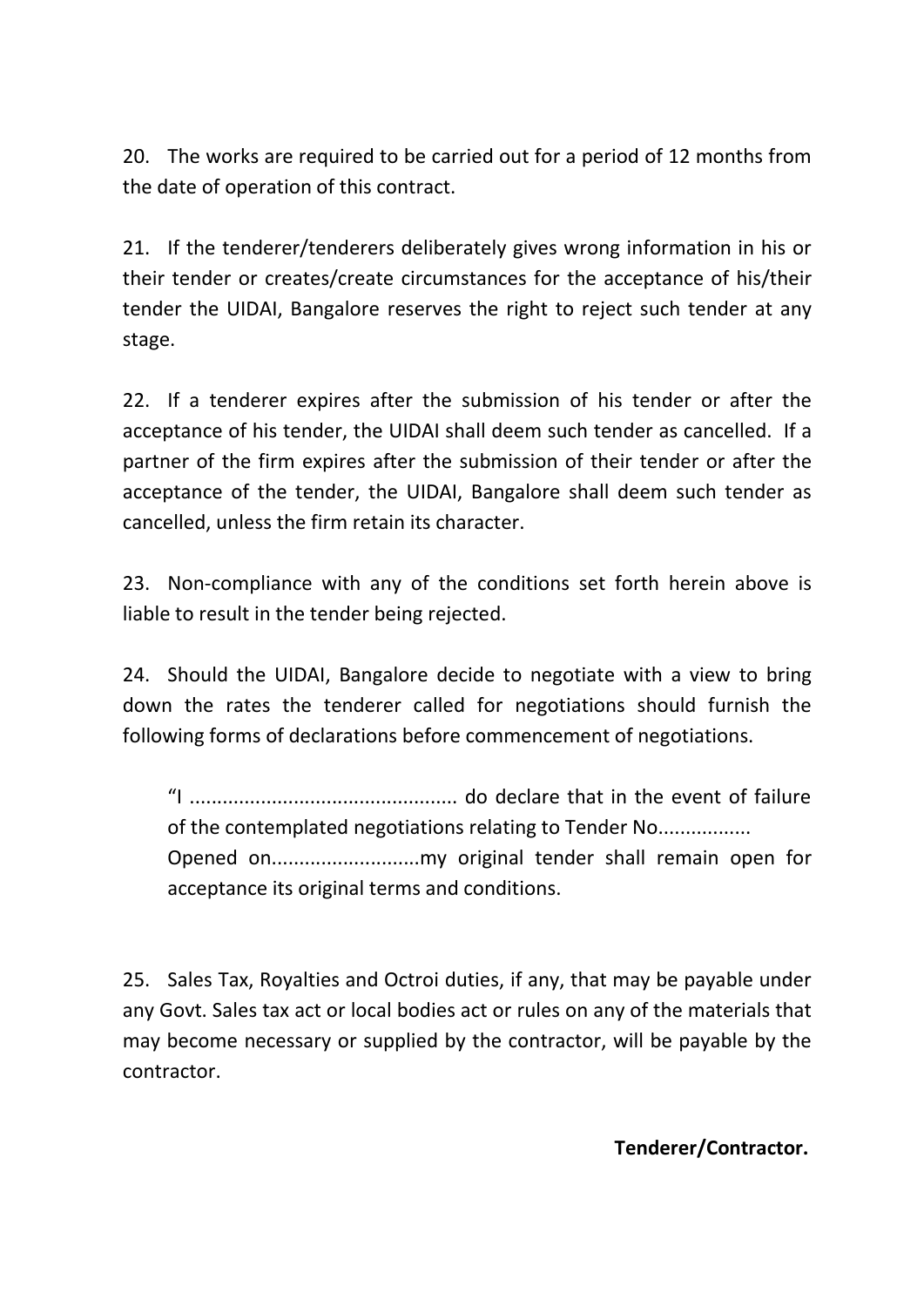### **Annexure-III**

## **SPECIAL CONDITIONS FOR HIRING OF VEHICLES**

- 1. The Tenderer/contractor has to provide vehicle as specified in the schedule as instructed. In case of emergencies, additional vehicles, if required, shall be arranged by tenderer/contractor under same terms and conditions.
- 2. The Schedule consists of items for hiring of road vehicles. The contractor has to quote rate for individual Vehicles as in the Commercial Bid for Monthly(2600 kms and for extra kms) , for daily trips &Outsation Trips.
- 3. Each tenderer should declare the number of works on hand with him/his firm in the various organisations along with previous experience of providing vehicles in the form enclosed.
- 4. The tenderer/contractor should maintain a log book with daily entries (i.e., starting kilometre reading, ending kilometre reading, starting time and ending time everyday). These daily entries should be jointly signed by driver and UIDAI, Bangalore official.
- 5. The rates to be quoted are for "a day" which includes night halts also. Day means from 00-00 hrs to 24-00 hours. If the driver/vehicle goes back from the work place and it is called again on the same day, no. Of day will be counted as one only.This is applicable only for monthly trips.
- 6. The initial reading of kilometre starts when driver reports for duty in the office or places as directed by Officer-in-charge. The final reading will be the kilometre when vehicle is released by the officer at the end of the day.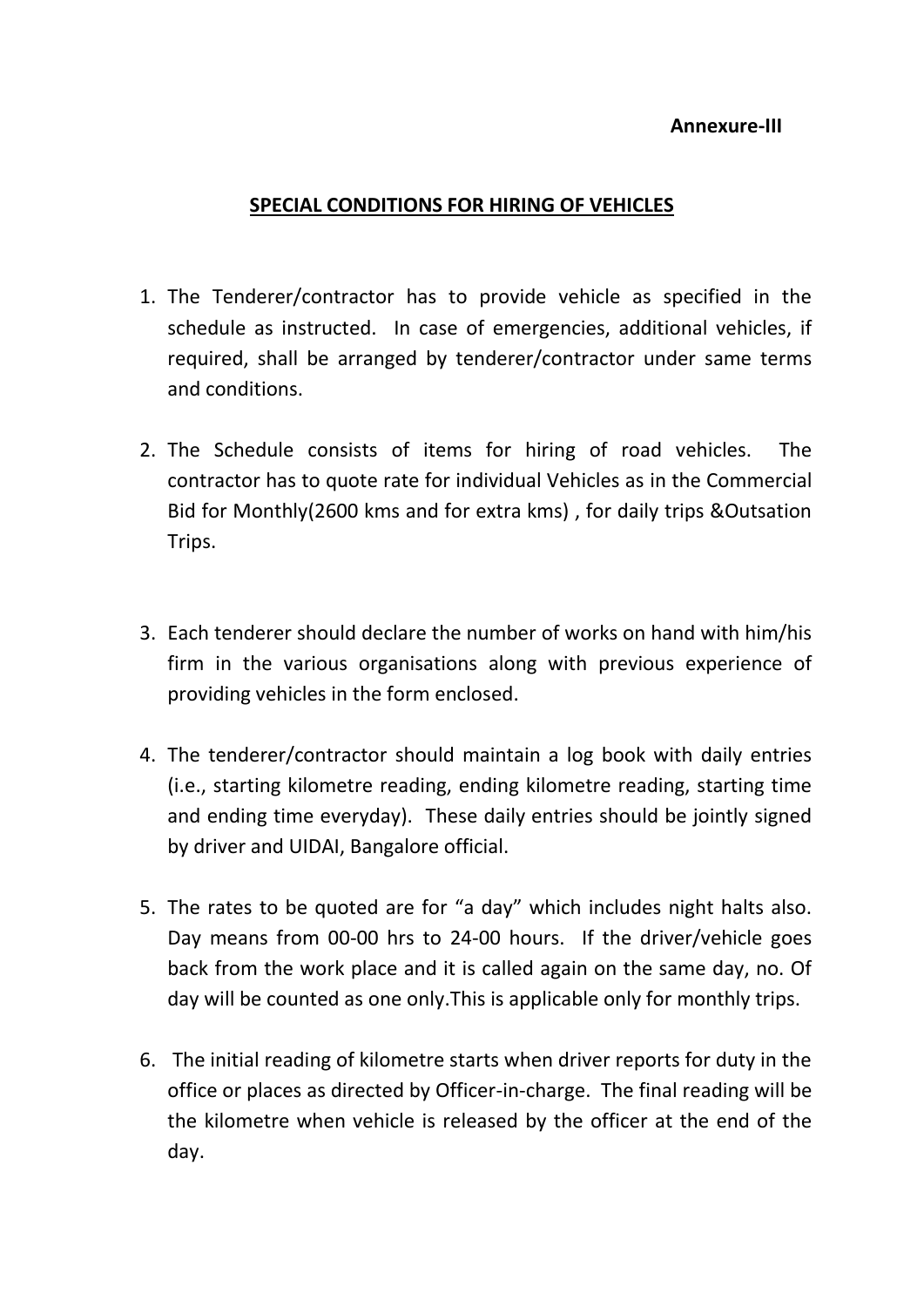- 7. The rate quoted should include all consumables i.e., fuel, lubricating oil, driver's salary, daily bata, night halt charges and other incidental expenditures including out station expenditure.
- 8. All the expenditure involved in repairs & maintenance will be borne by the contractor.
- 9. Vehicles will be exclusively kept at the disposal of the officers-in-charge of UIDAI, Tech Center&RO ,Bangalore and will be used according to his direction during the period of hire. The travel may cover to his work place/inspection sites also.
- 10.**Penalty:** If the vehicle is not intended to come on any day, alternate arrangement should be made. If the vehicle delays in reporting, then for every hour of delay Rs.200/-will be recovered as penalty. If the alternative vehicle is not arranged at all on any day then penalty at the rate of Rs.1000/- per day shall be imposed in addition to withholding a day's hire charge.
- 11. In case there is any breakdown of the vehicle, alternative arrangements shall be made to replace the same with similar vehicle by the contractor within half an hour plus the travel time to the spot of break down or lesser. In case the vehicle is not supplied on time, the official-in-charge will hire the vehicle from other agency and cost of which shall be borne by the contractor.
- 12. All documents pertaining to the vehicle should be kept under the custody of the driver in the vehicle without fail.
- 13. The contractor shall be responsible for the safety, medical care and other facilities to the driver who should be in possession of authorized license and is experienced to operate the vehicle. The drivers shall maintain discipline, neatly dressed and well behaved.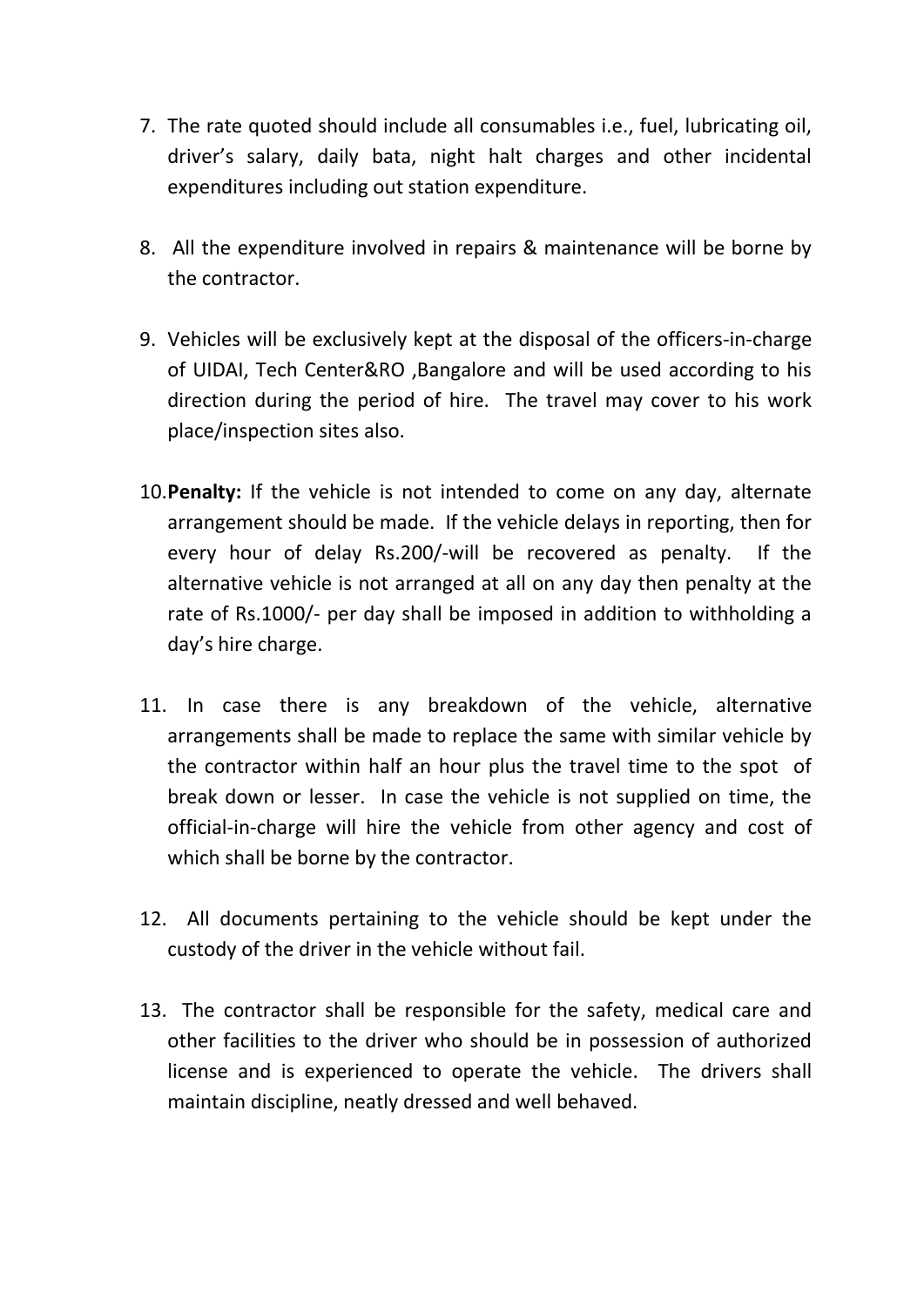- 14. UIDAI, Bangalore does not take any responsibility on the unwarranted actions of the driver.
- 15. The UIDAI, Bangalore does not take any responsibility of providing accommodation to the drivers even when going outstation in day or night.
- 16. The Driver of the vehicle should be provided with adequate cash by the contractor to carryout minor repairs of urgent nature so that the official's time is not wasted on account of such repairs.
- 17. During the weekly/periodical rest of the drivers, alternative relief drivers should be made available by the contractor.
- 18. The safety of the vehicle is the contractor's responsibility.
- 19. In case of any accidents/violations of rules, UIDAI, Bangalore shall not have any responsibility.
- 20. UIDAI, Bangalore does not take any responsibility in respect of any compensation/claim or any claims on account of any accident involving hired vehicles. The vehicle shall be covered under compensation claims with any authorized insurance company.
- 21. The vehicle should be in a very good condition and not registered prior to 2 years from the date of opening of tenders. Old model vehicles not maintained properly will not be accepted by administration and decision of user official in this regard shall be final and binding to the tenderer.
- 22. The vehicles should be made available with sufficient fuel.
- 23. Generally, the vehicle has to be made available for 6 days in a week. However, administration can ask for vehicle for all 7 days and payment shall be made as per schedule for the no. of days used.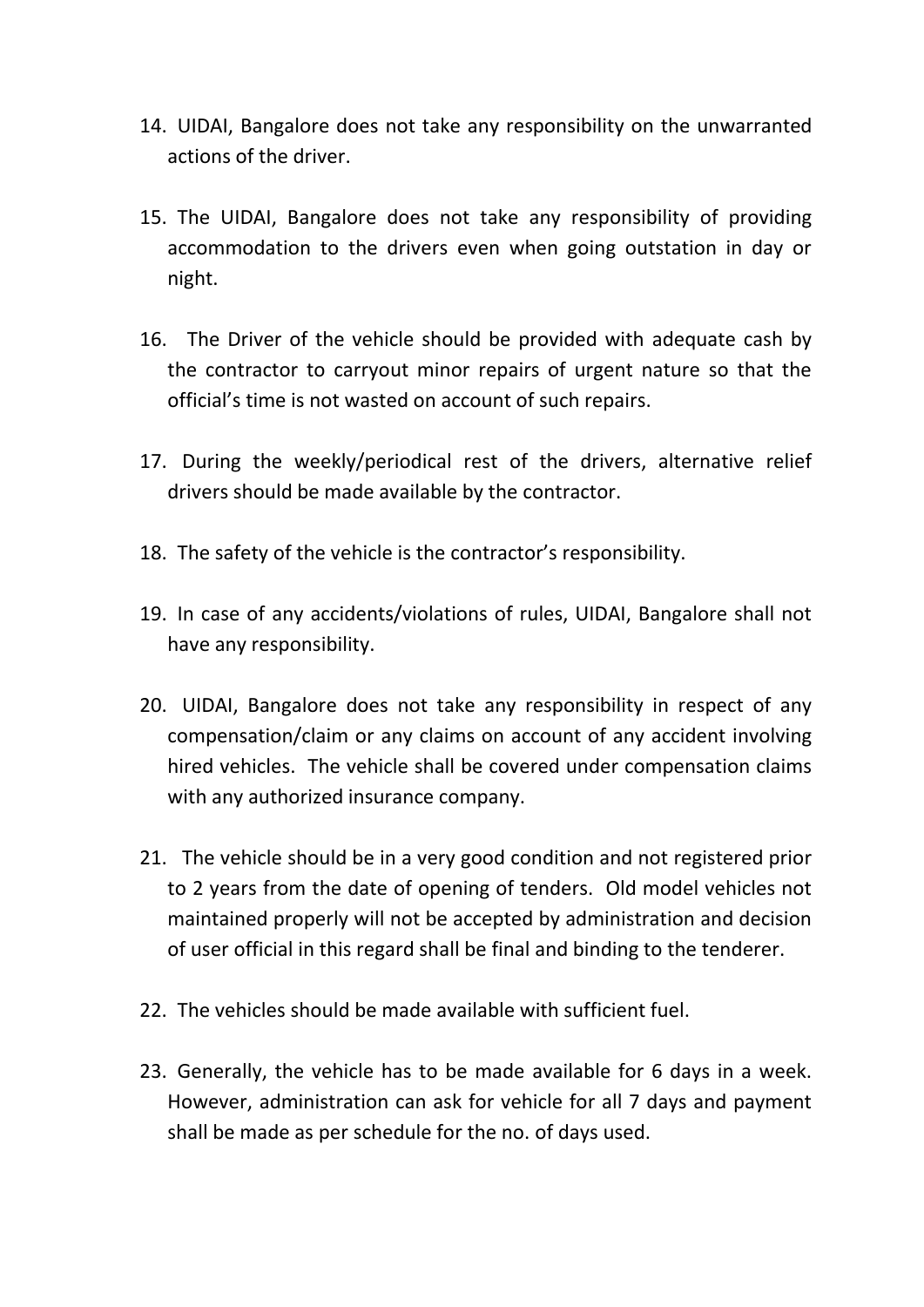- 24. If any vehicle is not required for any day/no. of days, notice will be given on the previous working day to the driver/contractor for the discontinuation of vehicle and contractor will not get the payment for the days vehicles not utilised.
- 25. Frequent change of vehicle and the driver should not be done every now and then, as this kind of change may lead to hardship to the Administration. Any change of driver/car is required should be done with the prior approval of the administration/Officer-in-charge/user official.
- 26. If the performance of the vehicle and driver is not satisfactory to the user official or driver fail to carry out the instructions of the official, the administration has got full right to terminate the contract at short notice. Other alternative arrangements for the vehicles by defaulted contractor.
- 27. Two boards displaying "ON UIDAI DUTY" shall be displayed in front and rear of the vehicle at contractor's own cost as per discretion of UIDAI, Bangalore.
- 28. The contractor should change the seat covers (white) every third day and should have at least 2 sets of covers in good condition.
- 29. The hired vehicle may have to travel to places in South India. For such movements, payment shall be made as per the rate quoted only. No extra payments shall be made for halts made at outstations.
- 30. All road tax, registration, Income tax as applicable, to be paid to Govt. of India or Govt. of Karnataka and insurances etc., are to be borne by the contractor. For inter-state movements, the tenderer has to arrange vehicles having inter-state permit without any extra payment.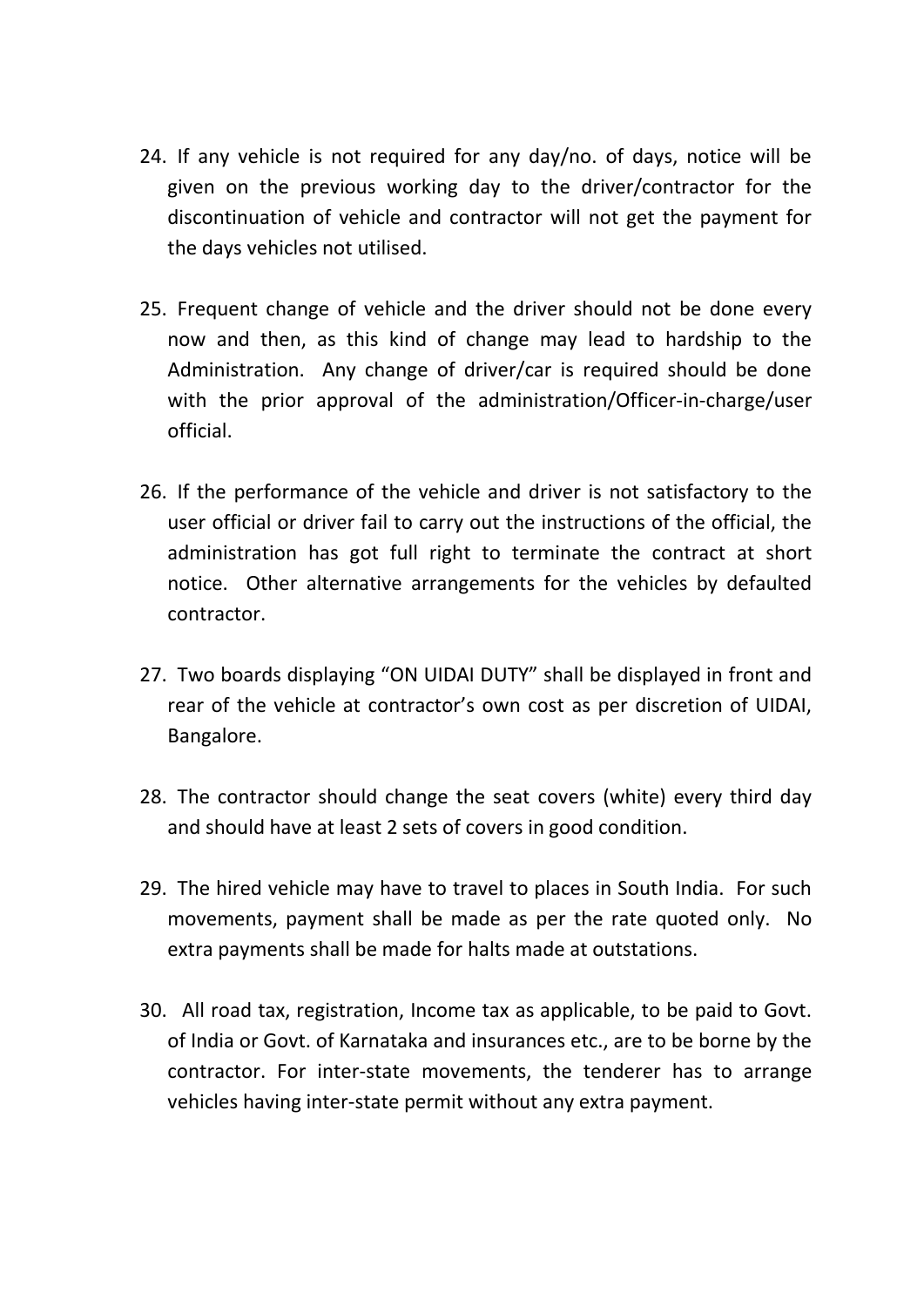- 31. The Head Quarters of the vehicle will be fixed by official in-charge (user) and starting and ending of vehicle movement (km) will also be fixed by the officer in-charge.
- 32. The likely places where the vehicle has to be supplied will be as under:
- **1) UIDAI Tech Center 1st floor B-wing,Salarpuria touch stone Outer ring road, Marathahalli, Bengaluru-5600103**
- **2) UIDAI, Regional Office, No.49, Khanija Bhavan, South Wing, Race Course Road Bangalore-560001.**

Signature of Tenderer/Contractor

 Address: Date: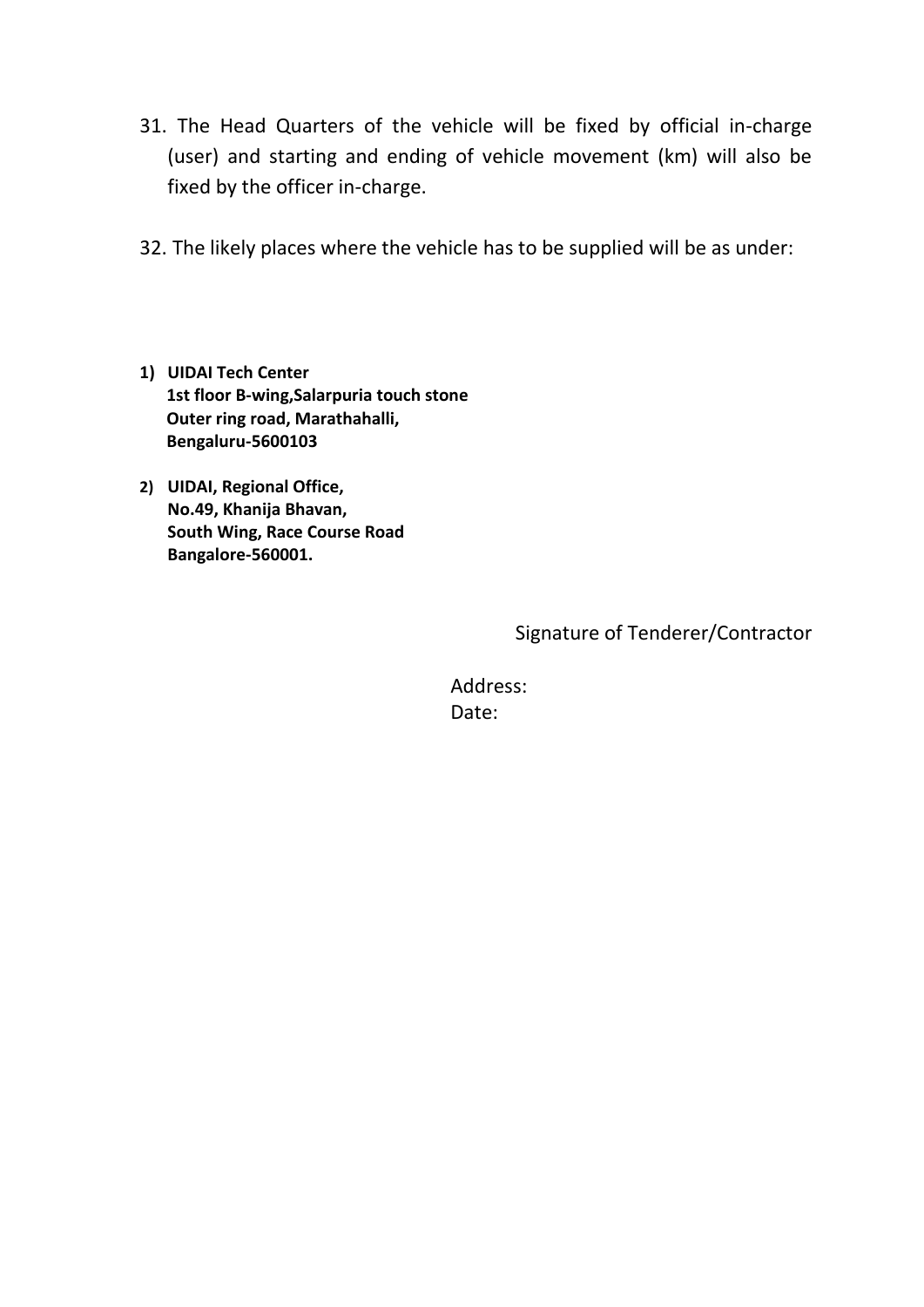# **Annexures-I(T)**

# **TECHNICAL BID**

**Tender No.............................. Dated..............**

| SI.No. | <b>Particulars</b>                                                                                                                                                                                                                                                                                          | <b>Details</b> |
|--------|-------------------------------------------------------------------------------------------------------------------------------------------------------------------------------------------------------------------------------------------------------------------------------------------------------------|----------------|
| 01     | Name & address of the Tenderer with Phone<br>no., Mobile                                                                                                                                                                                                                                                    |                |
| 02     | Whether owner cum Driver or Travel Agency                                                                                                                                                                                                                                                                   |                |
| 03     | Vehicle no. and year of Registration (Vehicles<br>should not be more than 2 Years Old) Please<br>attach documents. (colour of the vehicle to be<br>supplied is white/silver gray only)                                                                                                                      |                |
| 04     | <b>Particulars of EMD amount</b><br>Demand draft No & date                                                                                                                                                                                                                                                  |                |
| 05     | <b>Experience in the field</b><br>Should have completed three minimum<br>contracts out of which two contracts relating to<br>central govt/state govt/psu/bank should have<br>been satisfactorily completed ***                                                                                              |                |
| 06     | a) PAN NO: Copy of the PAN no. of the Firm<br>issued to be enclosed(self-attested)<br>b) Service Tax registration number (self-<br>attested copy to be enclosed)                                                                                                                                            |                |
| 07     | The Vehicles will have to be fitted/provided<br>with the following additional<br>accessories/utilities like Clean seat covers,<br>Quality radio music system, Reading lamp,<br>Tissue paper box, Car perfume, Mobile charger,<br>Seat Bells (Front and Rear) and Umbrella during<br>Monsoon. Say Yes or No. |                |
| 08     | Total contract amount received for the three<br>Financial years should be more than Thirty<br>lakhs yearly ie 2008-09 2009-10, 2010-11 (a<br>copy of the turnover statement duly certified<br>by Chartered Accountant must be enclosed<br>along with the Technical bid)                                     |                |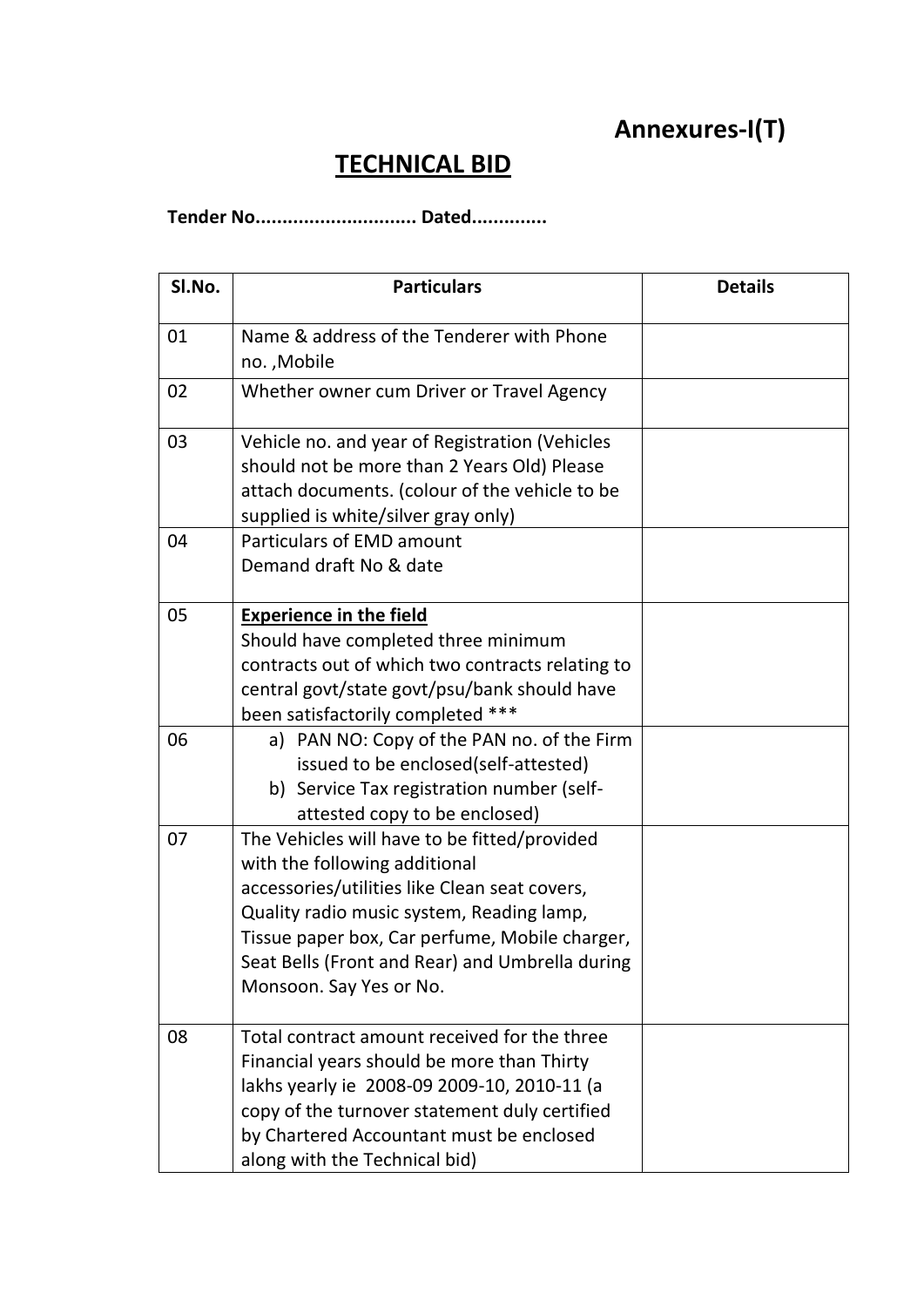# **Annexures-II(T)**

**NOTE: Technology Centre,UIDAI, Bangalore reserves the right to reject the offers submitted with insufficient details, documents without assigning any reason thereof. Those offers will not be considered for evaluation. This format is applicable for Monthly Daily trips. (Local & Outstations)**

**\*\*\* The format in which the details are required (self-attested) is as under:**

| SI.<br>No     | Details of client along with<br>address, telephone and Fax | Amount of<br>Contract |      | <b>Duration of Contract</b> |
|---------------|------------------------------------------------------------|-----------------------|------|-----------------------------|
|               | numbers                                                    | $(R5$                 | From | To                          |
|               |                                                            |                       |      |                             |
| $\mathcal{P}$ |                                                            |                       |      |                             |
| 3             |                                                            |                       |      |                             |

(If the space provided is insufficient, a separate sheet may be attached)

### **DECLARATION**

**1.** I,\_\_\_\_\_\_\_\_\_\_\_\_\_\_\_\_\_\_\_\_\_\_\_\_\_\_\_\_\_\_\_ Son/Daughter/Wife of Shri Proprietor/Director/authorized signatory of the Agency mentioned above, is competent to sign this declaration and execute this tender document;

**2.** I have carefully read and understood all the terms and conditions of the tender and undertake to abide by them;

**3.** The information/documents furnished along with the above application are true and authentic to the best of my knowledge and belief. I / we, am / are well aware of the fact that furnishing of any false information / fabricated document would lead to rejection of my tender at any stage besides liabilities towards prosecution under appropriate law.

Signature of authorized person Date: Example 2012 12: The Contract of the Contract of Tull Name:

Place: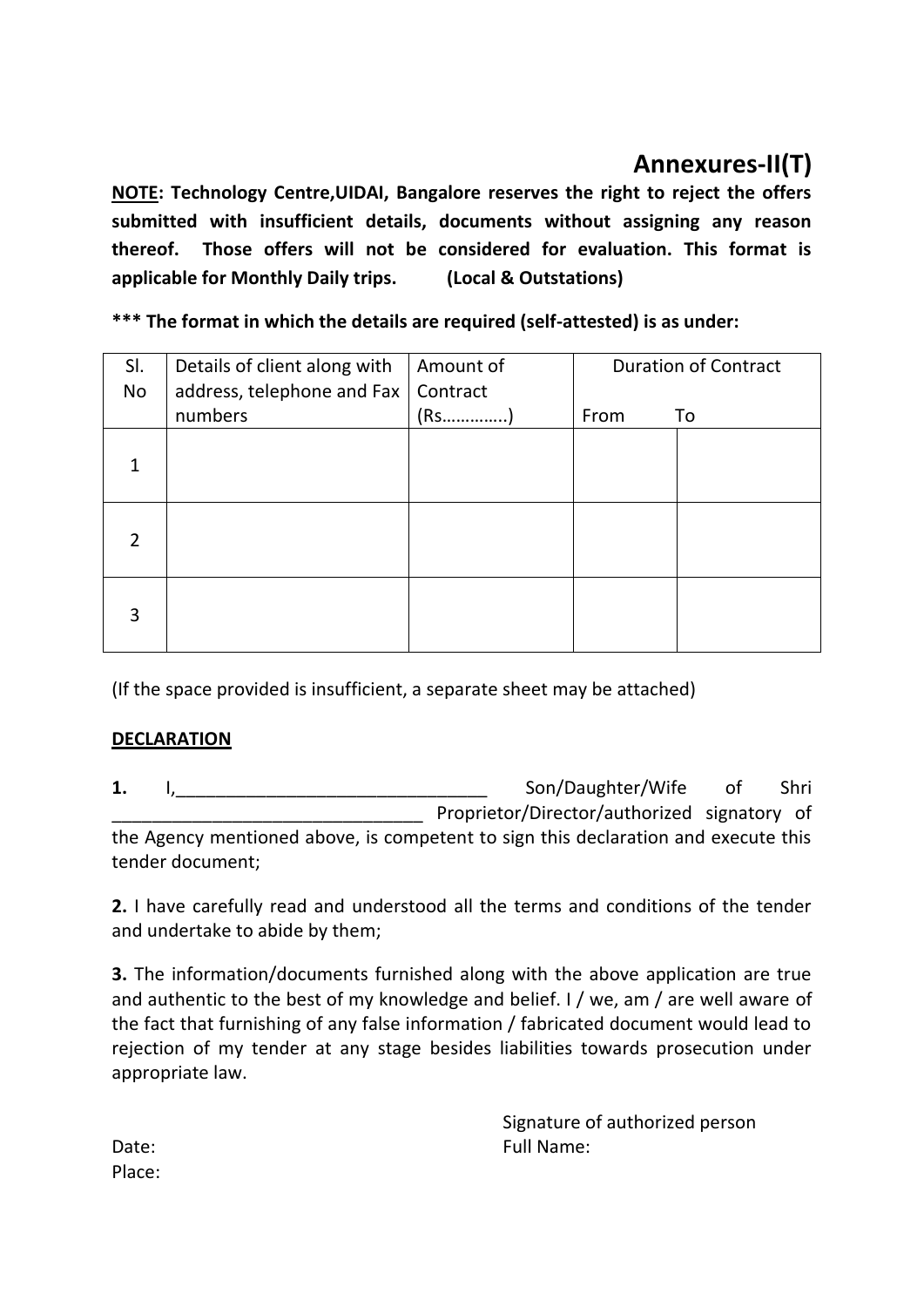**Annexures-I(C)**

### **COMMERCIAL BID**

**Sub**: Hiring of Vehicles AC Diesel/Petrol for the official use of Unique Identification Authority of India, Bangalore for a period of One year**.**

**Ref**: Tender Notification No.:

#### **MONTHLY TRIPS**

| SI.<br>No.            | A                          | B                                |                                                                |                                        |
|-----------------------|----------------------------|----------------------------------|----------------------------------------------------------------|----------------------------------------|
|                       | <b>Make of the Vehicle</b> | <b>Approxr</b><br>equirem<br>ent | <b>Monthly rate</b><br>for 2600kms<br>for 26 days<br>per month | Rate per<br>extra Km<br>beyond<br>2600 |
| 1                     | <b>AC HONDA</b>            |                                  |                                                                |                                        |
|                       | CITY/Corolla/Equivalent    |                                  |                                                                |                                        |
| $\mathbf{2}^{\prime}$ | AC FORD IKON*/Swift Desire | 7                                |                                                                |                                        |
| 3                     | <b>AC INDICA</b>           | 1                                |                                                                |                                        |

### **\*The Vehicle requirement may go up or down to 3% of the above requirement.**

Commercial bid evaluation will be carried out as per the stipulations in clause No.**12 (V)** of the tender condition in page No.19.

 **Sd/**

**TENDERER/AGENCY with Seal**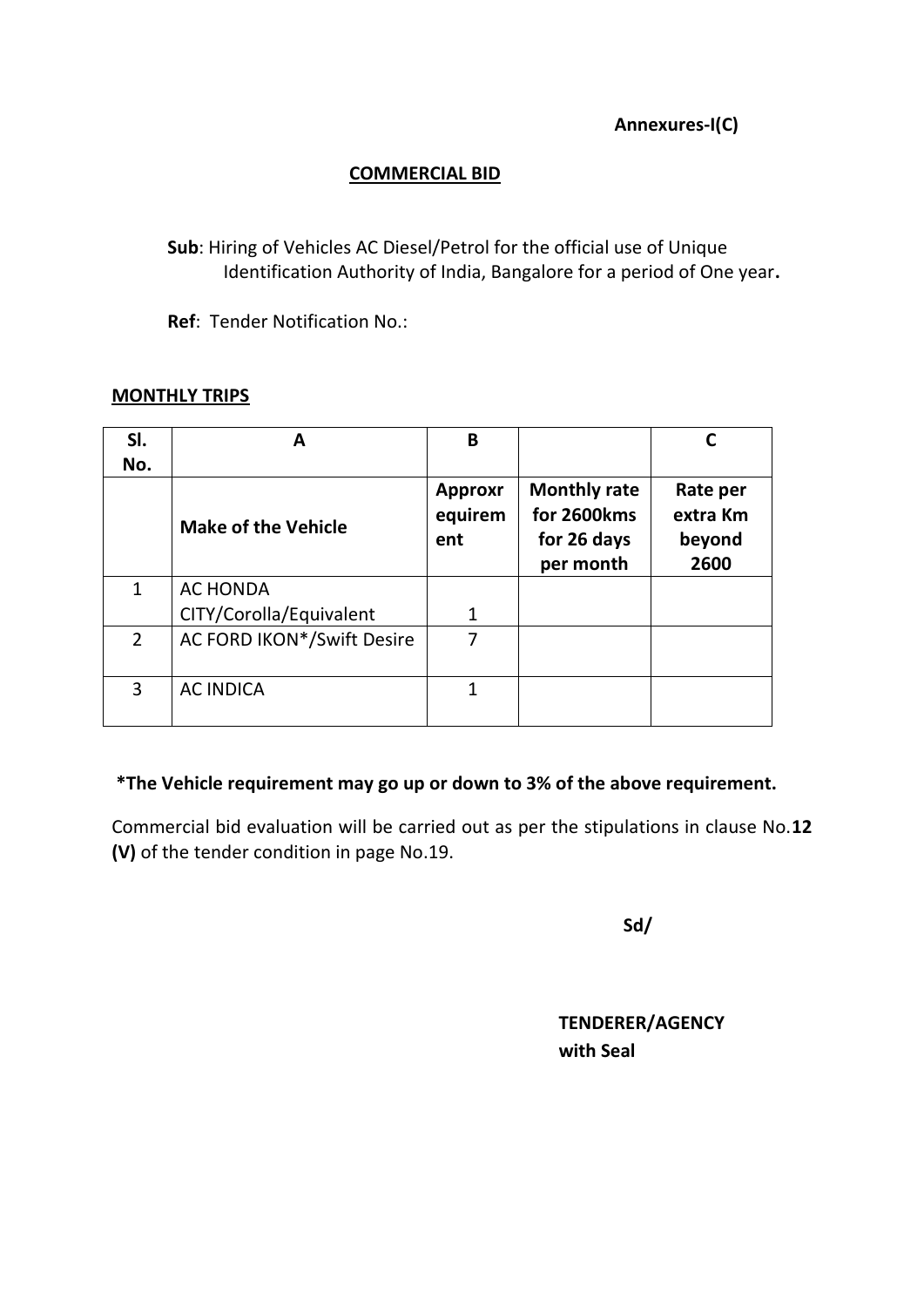#### **COMMERCIAL BID**

**Sub**: Hiring of Vehicles AC Diesel/Petrol CNG Driven for the official use of Unique Identification Authority of India, Bangalore for a period of One year**.**

**Ref**: Tender Notification No.:

#### **DAILY TRIPS (LOCAL)**

| SI.No.        | <b>Hours of Usage</b>        | <b>Name of the Vehicle</b>                          |                              |                                      |  |
|---------------|------------------------------|-----------------------------------------------------|------------------------------|--------------------------------------|--|
|               | 6 Am to 24 hrs<br>ie (12 pm) | A/C Swift<br>Dzire/Ford<br>Ikon/similar<br>to above | A/C Indigo/<br><b>Indica</b> | A/C Honda<br>City/Corolla/Equivalent |  |
|               |                              | DL1                                                 | DL <sub>2</sub>              | DL <sub>3</sub>                      |  |
| 1             | <b>Kms</b>                   |                                                     |                              |                                      |  |
| $\mathcal{P}$ | <b>Extra Hour</b>            |                                                     |                              |                                      |  |
|               | Total amount                 |                                                     |                              |                                      |  |

#### **NOTE**

1) For evaluation purpose, standard 100 Kms X Rate quoted per km plus extra two hours taken into account

2) On the day of Tender finalization, the rate per km will be constant. (this may vary as per fuel escalation as accepted from time to time during the period of contract).

3) Please note that the Kms will start from the office premises or place as mentioned by the official of UIDAI and will end at the place of release of the vehicle

4)The local trips are those trips carried out in and around Bangalore Urban/Rural limits

**Tenderer/Agency Signature with Seal**